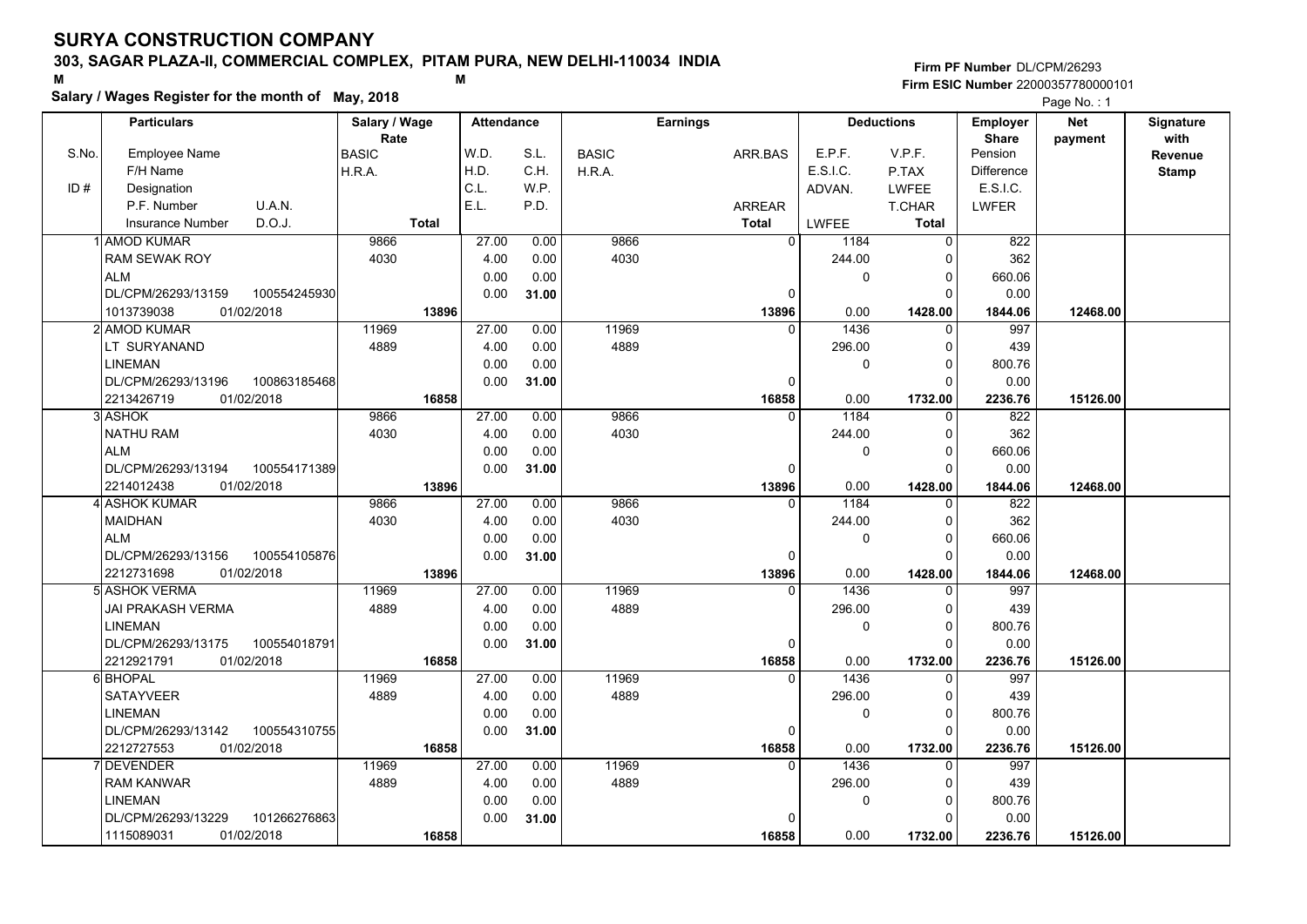## **303, SAGAR PLAZA-II, COMMERCIAL COMPLEX, PITAM PURA, NEW DELHI-110034 INDIA**

**Salary / Wages Register for the month of May, 2018 <sup>M</sup> <sup>M</sup>**

#### **Firm PF Number**DL/CPM/26293**Firm ESIC Number** 22000357780000101

|       | <b>Particulars</b>       |              | Salary / Wage        |       | <b>Attendance</b> |              | <b>Earnings</b> |          | <b>Deductions</b> | Employer                | <b>Net</b> | Signature       |
|-------|--------------------------|--------------|----------------------|-------|-------------------|--------------|-----------------|----------|-------------------|-------------------------|------------|-----------------|
| S.No. | Employee Name            |              | Rate<br><b>BASIC</b> | W.D.  | S.L.              | <b>BASIC</b> | ARR.BAS         | E.P.F.   | V.P.F.            | <b>Share</b><br>Pension | payment    | with<br>Revenue |
|       | F/H Name                 |              | H.R.A.               | H.D.  | C.H.              | H.R.A.       |                 | E.S.I.C. | P.TAX             | <b>Difference</b>       |            | <b>Stamp</b>    |
| ID#   | Designation              |              |                      | C.L.  | W.P.              |              |                 | ADVAN.   | <b>LWFEE</b>      | E.S.I.C.                |            |                 |
|       | P.F. Number              | U.A.N.       |                      | E.L.  | P.D.              |              | <b>ARREAR</b>   |          | T.CHAR            | <b>LWFER</b>            |            |                 |
|       | Insurance Number         | D.O.J.       | <b>Total</b>         |       |                   |              | <b>Total</b>    | LWFEE    | <b>Total</b>      |                         |            |                 |
|       | 8 DEVENDER KUMAR         |              | 9866                 | 27.00 | 0.00              | 9866         | 0               | 1184     | $\Omega$          | 822                     |            |                 |
|       | <b>SHRI RAM</b>          |              | 4030                 | 4.00  | 0.00              | 4030         |                 | 244.00   | 0                 | 362                     |            |                 |
|       | <b>ALM</b>               |              |                      | 0.00  | 0.00              |              |                 | 0        | 0                 | 660.06                  |            |                 |
|       | DL/CPM/26293/13133       | 100554349665 |                      | 0.00  | 31.00             |              | 0               |          | $\Omega$          | 0.00                    |            |                 |
|       | 01/02/2018<br>2212727556 |              | 13896                |       |                   |              | 13896           | 0.00     | 1428.00           | 1844.06                 | 12468.00   |                 |
|       | 9l DEVENDRA KUMAR        |              | 11969                | 27.00 | 0.00              | 11969        | $\Omega$        | 1436     | $\Omega$          | 997                     |            |                 |
|       | <b>CHANDRAN MEHTO</b>    |              | 4889                 | 4.00  | 0.00              | 4889         |                 | 296.00   | 0                 | 439                     |            |                 |
|       | <b>LINEMAN</b>           |              |                      | 0.00  | 0.00              |              |                 | 0        | $\Omega$          | 800.76                  |            |                 |
|       | DL/CPM/26293/13218       | 101265601721 |                      | 0.00  | 31.00             |              | $\Omega$        |          | $\Omega$          | 0.00                    |            |                 |
|       | 1115112985<br>01/02/2018 |              | 16858                |       |                   |              | 16858           | 0.00     | 1732.00           | 2236.76                 | 15126.00   |                 |
|       | 10 DHRAMPAL              |              | 9866                 | 27.00 | 0.00              | 9866         | $\Omega$        | 1184     | $\mathbf 0$       | 822                     |            |                 |
|       | SOBARAN                  |              | 4030                 | 4.00  | 0.00              | 4030         |                 | 244.00   | $\mathbf 0$       | 362                     |            |                 |
|       | <b>ALM</b>               |              |                      | 0.00  | 0.00              |              |                 | 0        | $\mathbf 0$       | 660.06                  |            |                 |
|       | DL/CPM/26293/13206       | 100927152140 |                      | 0.00  | 31.00             |              | $\Omega$        |          | $\Omega$          | 0.00                    |            |                 |
|       | 01/02/2018<br>1114884846 |              | 13896                |       |                   |              | 13896           | 0.00     | 1428.00           | 1844.06                 | 12468.00   |                 |
|       | 11 GANESH                |              | 11969                | 27.00 | 0.00              | 11969        | $\Omega$        | 1436     | $\Omega$          | 997                     |            |                 |
|       | RAMDEV YADAV             |              | 4889                 | 4.00  | 0.00              | 4889         |                 | 296.00   | $\mathbf 0$       | 439                     |            |                 |
|       | <b>LINEMAN</b>           |              |                      | 0.00  | 0.00              |              |                 | 0        | $\Omega$          | 800.76                  |            |                 |
|       | DL/CPM/26293/13217       | 101265601713 |                      | 0.00  | 31.00             |              | 0               |          | $\Omega$          | 0.00                    |            |                 |
|       | 1011814214<br>01/02/2018 |              | 16858                |       |                   |              | 16858           | 0.00     | 1732.00           | 2236.76                 | 15126.00   |                 |
|       | 12 GREAT MINZ            |              | 9866                 | 27.00 | 0.00              | 9866         | $\Omega$        | 1184     | $\Omega$          | 822                     |            |                 |
|       | <b>MAHUL MINZ</b>        |              | 4030                 | 4.00  | 0.00              | 4030         |                 | 244.00   | $\Omega$          | 362                     |            |                 |
|       | <b>ALM</b>               |              |                      | 0.00  | 0.00              |              |                 | 0        | $\mathbf 0$       | 660.06                  |            |                 |
|       | DL/CPM/26293/13154       | 100554105824 |                      | 0.00  | 31.00             |              | 0               |          | $\Omega$          | 0.00                    |            |                 |
|       | 2212727559<br>01/02/2018 |              | 13896                |       |                   |              | 13896           | 0.00     | 1428.00           | 1844.06                 | 12468.00   |                 |
|       | 13 JAG MOHAN             |              | 11969                | 27.00 | 0.00              | 11969        | $\Omega$        | 1436     | $\Omega$          | 997                     |            |                 |
|       | <b>RAJA RAM</b>          |              | 4889                 | 4.00  | 0.00              | 4889         |                 | 296.00   | 0                 | 439                     |            |                 |
|       | <b>LINEMAN</b>           |              |                      | 0.00  | 0.00              |              |                 | 0        | 0                 | 800.76                  |            |                 |
|       | DL/CPM/26293/13134       | 100865881868 |                      | 0.00  | 31.00             |              | 0               |          | $\Omega$          | 0.00                    |            |                 |
|       | 2212727562<br>01/02/2018 |              | 16858                |       |                   |              | 16858           | 0.00     | 1732.00           | 2236.76                 | 15126.00   |                 |
|       | <b>14 JAGDISH YADAV</b>  |              | 9866                 | 27.00 | 0.00              | 9866         | $\Omega$        | 1184     | $\Omega$          | 822                     |            |                 |
|       | RAM NARESH YADAV         |              | 4030                 | 4.00  | 0.00              | 4030         |                 | 244.00   | 0                 | 362                     |            |                 |
|       | <b>ALM</b>               |              |                      | 0.00  | 0.00              |              |                 | 0        | 0                 | 660.06                  |            |                 |
|       | DL/CPM/26293/13183       | 100554243545 |                      | 0.00  | 31.00             |              | 0               |          | $\Omega$          | 0.00                    |            |                 |
|       | 1013726467<br>01/02/2018 |              | 13896                |       |                   |              | 13896           | 0.00     | 1428.00           | 1844.06                 | 12468.00   |                 |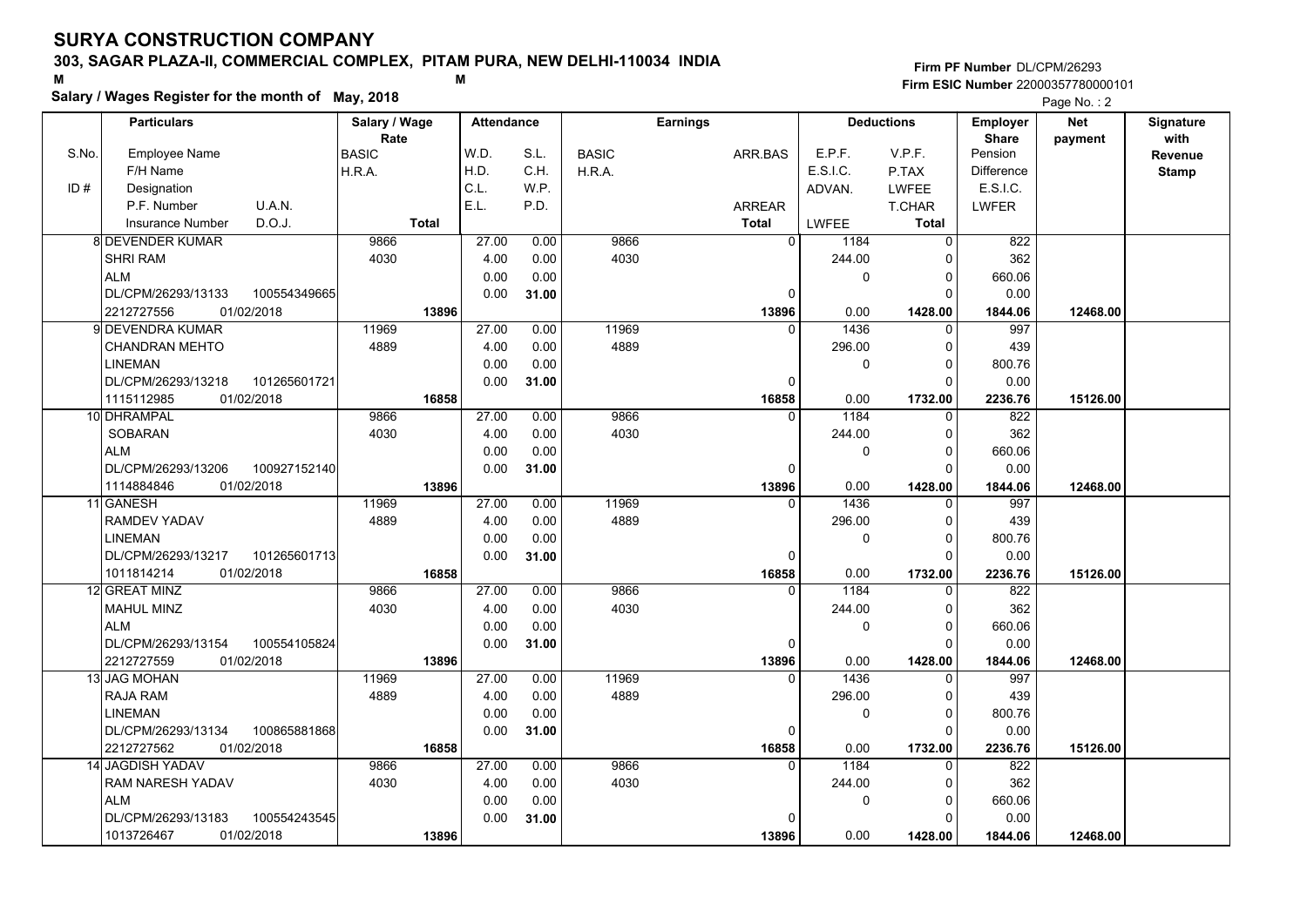## **303, SAGAR PLAZA-II, COMMERCIAL COMPLEX, PITAM PURA, NEW DELHI-110034 INDIA**

**Salary / Wages Register for the month of May, 2018 <sup>M</sup> <sup>M</sup>**

### **Firm PF Number**DL/CPM/26293**Firm ESIC Number** 22000357780000101

|       | <b>Particulars</b>                 | Salary / Wage        | <b>Attendance</b> |       |              | <b>Earnings</b> |              | <b>Deductions</b> | Employer                | <b>Net</b> | Signature       |
|-------|------------------------------------|----------------------|-------------------|-------|--------------|-----------------|--------------|-------------------|-------------------------|------------|-----------------|
| S.No. | Employee Name                      | Rate<br><b>BASIC</b> | W.D.              | S.L.  | <b>BASIC</b> | ARR.BAS         | E.P.F.       | V.P.F.            | <b>Share</b><br>Pension | payment    | with<br>Revenue |
|       | F/H Name                           | H.R.A.               | H.D.              | C.H.  | H.R.A.       |                 | E.S.I.C.     | P.TAX             | <b>Difference</b>       |            | <b>Stamp</b>    |
| ID#   | Designation                        |                      | C.L.              | W.P.  |              |                 | ADVAN.       | <b>LWFEE</b>      | E.S.I.C.                |            |                 |
|       | U.A.N.<br>P.F. Number              |                      | E.L.              | P.D.  |              | ARREAR          |              | T.CHAR            | <b>LWFER</b>            |            |                 |
|       | D.O.J.<br>Insurance Number         | <b>Total</b>         |                   |       |              | <b>Total</b>    | <b>LWFEE</b> | <b>Total</b>      |                         |            |                 |
|       | 15 JANMEJAY                        | 11969                | 27.00             | 0.00  | 11969        | $\overline{0}$  | 1436         | 0                 | 997                     |            |                 |
|       | <b>GAJENDER YADAV</b>              | 4889                 | 4.00              | 0.00  | 4889         |                 | 296.00       | $\Omega$          | 439                     |            |                 |
|       | <b>LINEMAN</b>                     |                      | 0.00              | 0.00  |              |                 | 0            | $\Omega$          | 800.76                  |            |                 |
|       | DL/CPM/26293/13200<br>100873993200 |                      | 0.00              | 31.00 |              | 0               |              | $\Omega$          | 0.00                    |            |                 |
|       | 2212921840<br>01/02/2018           | 16858                |                   |       |              | 16858           | 0.00         | 1732.00           | 2236.76                 | 15126.00   |                 |
|       | 16 JATA SHANKAR                    | 11969                | 27.00             | 0.00  | 11969        | $\Omega$        | 1436         | $\Omega$          | 997                     |            |                 |
|       | ASHOK KUMAR                        | 4889                 | 4.00              | 0.00  | 4889         |                 | 296.00       | 0                 | 439                     |            |                 |
|       | <b>LINEMAN</b>                     |                      | 0.00              | 0.00  |              |                 | 0            | $\Omega$          | 800.76                  |            |                 |
|       | DL/CPM/26293/13160<br>100553875081 |                      | 0.00              | 31.00 |              | 0               |              | $\Omega$          | 0.00                    |            |                 |
|       | 2212727564<br>01/02/2018           | 16858                |                   |       |              | 16858           | 0.00         | 1732.00           | 2236.76                 | 15126.00   |                 |
|       | 17 JITENDER                        | 9866                 | 27.00             | 0.00  | 9866         | $\Omega$        | 1184         | $\Omega$          | 822                     |            |                 |
|       | <b>VASUDEV</b>                     | 4030                 | 4.00              | 0.00  | 4030         |                 | 244.00       | $\Omega$          | 362                     |            |                 |
|       | <b>ALM</b>                         |                      | 0.00              | 0.00  |              |                 | 0            | $\Omega$          | 660.06                  |            |                 |
|       | DL/CPM/26293/13144<br>100554409440 |                      | 0.00              | 31.00 |              | $\Omega$        |              | $\Omega$          | 0.00                    |            |                 |
|       | 1013583473<br>01/02/2018           | 13896                |                   |       |              | 13896           | 0.00         | 1428.00           | 1844.06                 | 12468.00   |                 |
|       | 18 KAILASH KAUSHIK                 | 9866                 | 27.00             | 0.00  | 9866         | $\Omega$        | 1184         | 0                 | 822                     |            |                 |
|       | LEKHRAJ SHARMA                     | 4030                 | 4.00              | 0.00  | 4030         |                 | 244.00       | 0                 | 362                     |            |                 |
|       | <b>ALM</b>                         |                      | 0.00              | 0.00  |              |                 | 0            | $\Omega$          | 660.06                  |            |                 |
|       | DL/CPM/26293/13212<br>100867679571 |                      | 0.00              | 31.00 |              | $\Omega$        |              | $\Omega$          | 0.00                    |            |                 |
|       | 01/02/2018<br>2214385663           | 13896                |                   |       |              | 13896           | 0.00         | 1428.00           | 1844.06                 | 12468.00   |                 |
|       | 19 KAILASH RAJPUT                  | 11969                | 27.00             | 0.00  | 11969        | $\Omega$        | 1436         | $\Omega$          | 997                     |            |                 |
|       | LAL SINGH                          | 4889                 | 4.00              | 0.00  | 4889         |                 | 296.00       | 0                 | 439                     |            |                 |
|       | <b>LINEMAN</b>                     |                      | 0.00              | 0.00  |              |                 | 0            | $\Omega$          | 800.76                  |            |                 |
|       | DL/CPM/26293/13141<br>100862857820 |                      | 0.00              | 31.00 |              | 0               |              | $\Omega$          | 0.00                    |            |                 |
|       | 2212727565<br>01/02/2018           | 16858                |                   |       |              | 16858           | 0.00         | 1732.00           | 2236.76                 | 15126.00   |                 |
|       | 20 KANAHIYA LAL                    | 11969                | 27.00             | 0.00  | 11969        | 0               | 1436         | $\mathbf 0$       | 997                     |            |                 |
|       | <b>CHATURI</b>                     | 4889                 | 4.00              | 0.00  | 4889         |                 | 296.00       | $\Omega$          | 439                     |            |                 |
|       | <b>LINEMAN</b>                     |                      | 0.00              | 0.00  |              |                 | 0            | $\Omega$          | 800.76                  |            |                 |
|       | 101265601709<br>DL/CPM/26293/13216 |                      | 0.00              | 31.00 |              | 0               |              | $\Omega$          | 0.00                    |            |                 |
|       | 01/02/2018<br>2214381535           | 16858                |                   |       |              | 16858           | 0.00         | 1732.00           | 2236.76                 | 15126.00   |                 |
|       | 21 LAXMAN                          | 9866                 | 27.00             | 0.00  | 9866         | $\Omega$        | 1184         | $\Omega$          | 822                     |            |                 |
|       | RAGHUVEER SINGH                    | 4030                 | 4.00              | 0.00  | 4030         |                 | 244.00       | $\Omega$          | 362                     |            |                 |
|       | <b>ALM</b>                         |                      | 0.00              | 0.00  |              |                 | 0            | $\Omega$          | 660.06                  |            |                 |
|       | 100865826259<br>DL/CPM/26293/13202 |                      | 0.00              | 31.00 |              | $\Omega$        |              | $\Omega$          | 0.00                    |            |                 |
|       | 1114771797<br>01/02/2018           | 13896                |                   |       |              | 13896           | 0.00         | 1428.00           | 1844.06                 | 12468.00   |                 |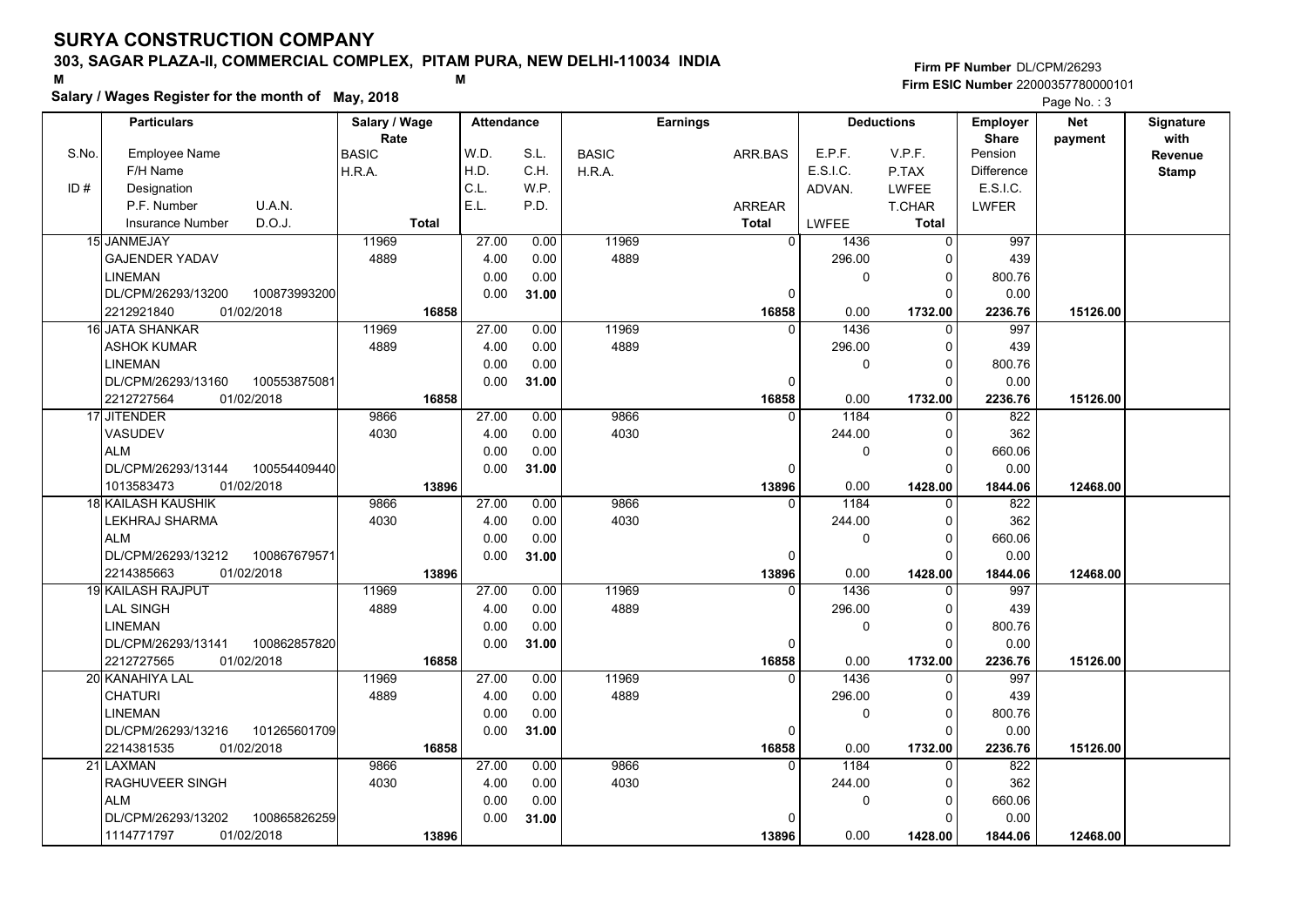## **303, SAGAR PLAZA-II, COMMERCIAL COMPLEX, PITAM PURA, NEW DELHI-110034 INDIA**

**Salary / Wages Register for the month of May, 2018 <sup>M</sup> <sup>M</sup>**

### **Firm PF Number**DL/CPM/26293**Firm ESIC Number** 22000357780000101

|       | <b>Particulars</b>                          |              | Salary / Wage |              | <b>Attendance</b> |              |              | Earnings      |                          | <b>Deductions</b>    | Employer                    | <b>Net</b> | Signature              |
|-------|---------------------------------------------|--------------|---------------|--------------|-------------------|--------------|--------------|---------------|--------------------------|----------------------|-----------------------------|------------|------------------------|
| S.No. | Employee Name                               |              | Rate<br>BASIC |              | W.D.              | S.L.         | <b>BASIC</b> | ARR.BAS       | E.P.F.                   | V.P.F.               | <b>Share</b><br>Pension     | payment    | with<br><b>Revenue</b> |
|       | F/H Name                                    |              | H.R.A.        |              | H.D.              | C.H.         | H.R.A.       |               | E.S.I.C.                 | P.TAX                | <b>Difference</b>           |            |                        |
| ID#   | Designation                                 |              |               |              | C.L.              | W.P.         |              |               | ADVAN.                   | <b>LWFEE</b>         | E.S.I.C.                    |            | <b>Stamp</b>           |
|       | P.F. Number                                 | U.A.N.       |               |              | E.L.              | P.D.         |              | <b>ARREAR</b> |                          | T.CHAR               | <b>LWFER</b>                |            |                        |
|       | Insurance Number                            | D.O.J.       |               | <b>Total</b> |                   |              |              | <b>Total</b>  | LWFEE                    | <b>Total</b>         |                             |            |                        |
|       | 22 MAHADEV YADAV                            |              | 9866          |              | 27.00             | 0.00         | 9866         |               | $\overline{0}$<br>1184   | 0                    | 822                         |            |                        |
|       |                                             |              | 4030          |              |                   |              | 4030         |               | 244.00                   | 0                    | 362                         |            |                        |
|       | LAKHU PRASAD YADAV<br>ALM                   |              |               |              | 4.00<br>0.00      | 0.00<br>0.00 |              |               |                          | $\Omega$             |                             |            |                        |
|       | DL/CPM/26293/13192                          | 100554072765 |               |              |                   |              |              |               | 0<br>$\Omega$            | $\Omega$             | 660.06<br>0.00              |            |                        |
|       | 2212731706<br>01/02/2018                    |              |               | 13896        | 0.00              | 31.00        |              |               | 0.00                     |                      |                             | 12468.00   |                        |
|       | 23 MAHAVEER PRASAD                          |              | 11969         |              |                   |              | 11969        | 13896         | 1436<br>$\Omega$         | 1428.00<br>$\Omega$  | 1844.06<br>997              |            |                        |
|       |                                             |              | 4889          |              | 27.00             | 0.00         | 4889         |               |                          |                      |                             |            |                        |
|       | <b>BUDHAI PRASAD</b><br><b>LINEMAN</b>      |              |               |              | 4.00              | 0.00         |              |               | 296.00                   | 0                    | 439                         |            |                        |
|       |                                             |              |               |              | 0.00              | 0.00         |              |               | 0                        | $\Omega$<br>$\Omega$ | 800.76                      |            |                        |
|       | DL/CPM/26293/13193                          | 100553921732 |               |              | 0.00              | 31.00        |              |               | $\Omega$                 |                      | 0.00                        |            |                        |
|       | 2212727569<br>01/02/2018                    |              |               | 16858        | 27.00             |              |              | 16858         | 0.00<br>1184<br>$\Omega$ | 1732.00              | 2236.76                     | 15126.00   |                        |
|       | 24 MANSA RAM                                |              | 9866          |              |                   | 0.00         | 9866         |               |                          | $\mathbf{0}$         | 822                         |            |                        |
|       | <b>RAM KRISHAN</b>                          |              | 4030          |              | 4.00              | 0.00         | 4030         |               | 244.00                   | $\Omega$             | 362                         |            |                        |
|       | <b>ALM</b>                                  |              |               |              | 0.00              | 0.00         |              |               | 0                        | $\Omega$<br>$\Omega$ | 660.06                      |            |                        |
|       | DL/CPM/26293/13161                          | 100554241696 |               |              | 0.00              | 31.00        |              |               | O                        |                      | 0.00                        |            |                        |
|       | 2212727575<br>01/02/2018<br>25 MUKESH KUMAR |              | 9866          | 13896        | 27.00             | 0.00         | 9866         | 13896         | 0.00<br>1184<br>$\Omega$ | 1428.00<br>0         | 1844.06<br>$\overline{822}$ | 12468.00   |                        |
|       | <b>GAJODHAR</b>                             |              | 4030          |              | 4.00              | 0.00         | 4030         |               | 244.00                   | $\Omega$             | 362                         |            |                        |
|       | <b>ALM</b>                                  |              |               |              | 0.00              | 0.00         |              |               | 0                        | $\Omega$             | 660.06                      |            |                        |
|       |                                             |              |               |              |                   |              |              |               | O                        | $\Omega$             |                             |            |                        |
|       | DL/CPM/26293/13188<br>2212727574            | 100553972773 |               |              | 0.00              | 31.00        |              |               |                          |                      | 0.00                        |            |                        |
|       | 01/02/2018<br>26 MUKESH KUMAR               |              | 9866          | 13896        | 27.00             | 0.00         | 9866         | 13896         | 0.00<br>1184<br>$\Omega$ | 1428.00<br>$\Omega$  | 1844.06<br>822              | 12468.00   |                        |
|       |                                             |              |               |              |                   |              | 4030         |               |                          | $\Omega$             |                             |            |                        |
|       | JAWALA PRASAD                               |              | 4030          |              | 4.00              | 0.00         |              |               | 244.00                   |                      | 362                         |            |                        |
|       | <b>ALM</b>                                  |              |               |              | 0.00              | 0.00         |              |               | 0                        | $\Omega$<br>$\Omega$ | 660.06<br>0.00              |            |                        |
|       | DL/CPM/26293/13162                          | 100554023990 |               |              | 0.00              | 31.00        |              |               | 0                        |                      |                             |            |                        |
|       | 2212727577<br>01/02/2018                    |              | 9866          | 13896        | 27.00             | 0.00         | 9866         | 13896         | 0.00<br>1184<br>$\Omega$ | 1428.00              | 1844.06<br>822              | 12468.00   |                        |
|       | 27 NARENDER                                 |              | 4030          |              |                   |              |              |               |                          | $\Omega$             |                             |            |                        |
|       | <b>RAM SWAROOP</b>                          |              |               |              | 4.00              | 0.00         | 4030         |               | 244.00                   | $\Omega$             | 362                         |            |                        |
|       | <b>ALM</b>                                  |              |               |              | 0.00              | 0.00         |              |               | 0                        | $\Omega$             | 660.06                      |            |                        |
|       | DL/CPM/26293/13199                          | 100554247047 |               |              | 0.00              | 31.00        |              |               | 0                        | $\Omega$             | 0.00                        |            |                        |
|       | 2212948036<br>01/02/2018                    |              |               | 13896        |                   |              |              | 13896         | 0.00                     | 1428.00              | 1844.06                     | 12468.00   |                        |
|       | 28 NARESH                                   |              | 9866          |              | 27.00             | 0.00         | 9866         |               | 1184<br>$\Omega$         | $\Omega$             | 822                         |            |                        |
|       | <b>LAIKU PRASAD</b>                         |              | 4030          |              | 4.00              | 0.00         | 4030         |               | 244.00                   | 0                    | 362                         |            |                        |
|       | <b>ALM</b>                                  |              |               |              | 0.00              | 0.00         |              |               | 0                        | $\Omega$             | 660.06                      |            |                        |
|       | DL/CPM/26293/13135                          | 100554072092 |               |              | 0.00              | 31.00        |              |               | U                        | $\Omega$             | 0.00                        |            |                        |
|       | 2212727578<br>01/02/2018                    |              |               | 13896        |                   |              |              | 13896         | 0.00                     | 1428.00              | 1844.06                     | 12468.00   |                        |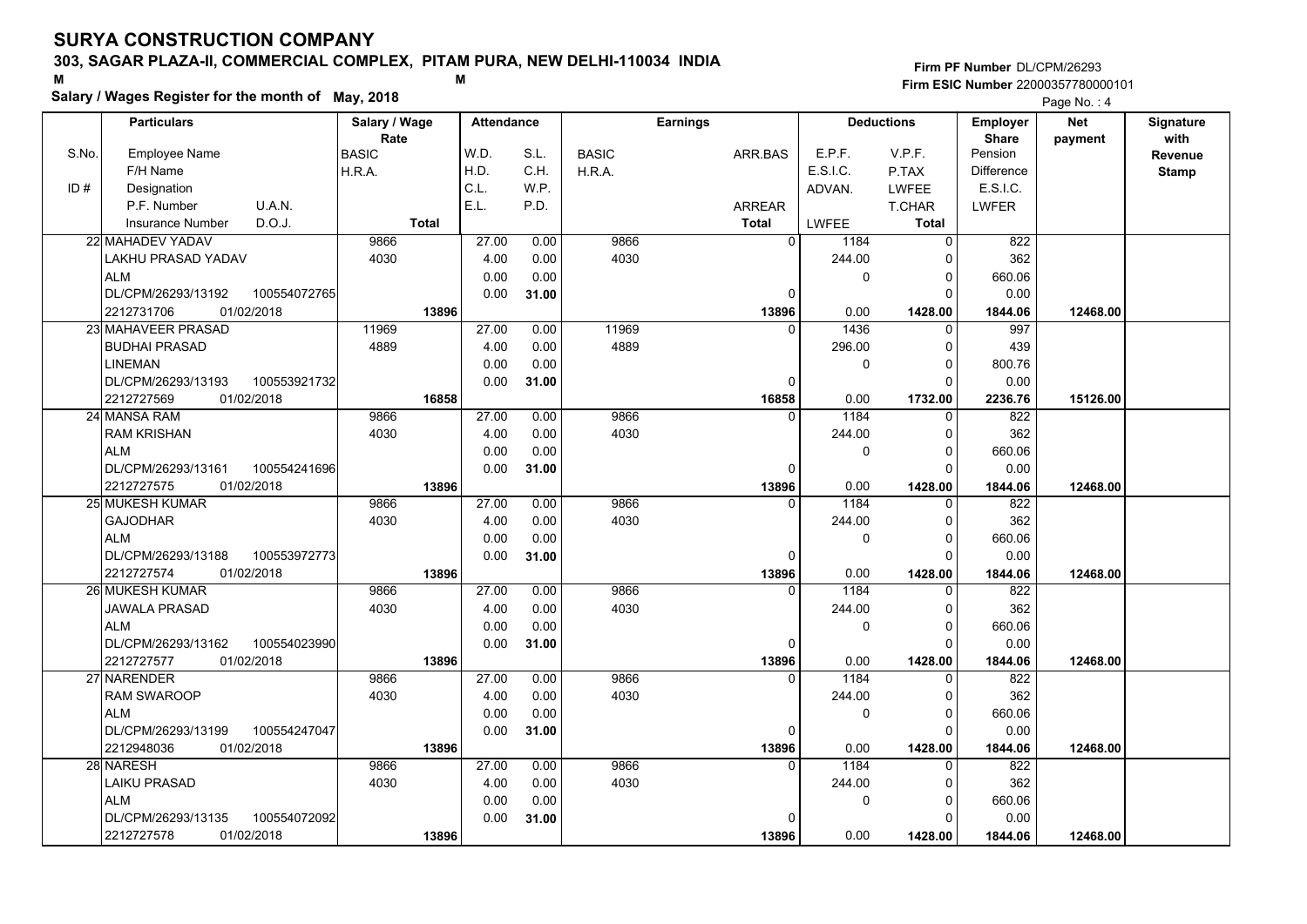## **303, SAGAR PLAZA-II, COMMERCIAL COMPLEX, PITAM PURA, NEW DELHI-110034 INDIA**

**Salary / Wages Register for the month of May, 2018 <sup>M</sup> <sup>M</sup>**

## **Firm PF Number**DL/CPM/26293**Firm ESIC Number** 22000357780000101

|       | <b>Particulars</b>                 | Salary / Wage        | <b>Attendance</b> |       |              | <b>Earnings</b> |          | <b>Deductions</b> | Employer          | <b>Net</b> | Signature              |
|-------|------------------------------------|----------------------|-------------------|-------|--------------|-----------------|----------|-------------------|-------------------|------------|------------------------|
| S.No. | Employee Name                      | Rate<br><b>BASIC</b> | W.D.              | S.L.  | <b>BASIC</b> | ARR.BAS         | E.P.F.   | V.P.F.            | Share<br>Pension  | payment    | with<br><b>Revenue</b> |
|       | F/H Name                           | H.R.A.               | H.D.              | C.H.  | H.R.A.       |                 | E.S.I.C. | P.TAX             | <b>Difference</b> |            | <b>Stamp</b>           |
| ID#   | Designation                        |                      | C.L.              | WP.   |              |                 | ADVAN.   | LWFEE             | E.S.I.C.          |            |                        |
|       | U.A.N.<br>P.F. Number              |                      | E.L.              | P.D.  |              | <b>ARREAR</b>   |          | T.CHAR            | LWFER             |            |                        |
|       | D.O.J.<br>Insurance Number         | <b>Total</b>         |                   |       |              | <b>Total</b>    | LWFEE    | <b>Total</b>      |                   |            |                        |
|       | 29 NARESH KUMAR                    | 11969                | 27.00             | 0.00  | 11969        | $\Omega$        | 1436     | $\Omega$          | 997               |            |                        |
|       | <b>RAJ KUMAR</b>                   | 4889                 | 4.00              | 0.00  | 4889         |                 | 296.00   | $\Omega$          | 439               |            |                        |
|       | <b>LINEMAN</b>                     |                      | 0.00              | 0.00  |              |                 | 0        | 0                 | 800.76            |            |                        |
|       | DL/CPM/26293/13179<br>100554221278 |                      | 0.00              | 31.00 |              | 0               |          | $\Omega$          | 0.00              |            |                        |
|       | 2212727581<br>01/02/2018           | 16858                |                   |       |              | 16858           | 0.00     | 1732.00           | 2236.76           | 15126.00   |                        |
|       | 30 NATHU RAM                       | 11969                | 27.00             | 0.00  | 11969        | $\Omega$        | 1436     | $\Omega$          | 997               |            |                        |
|       | <b>MATRUMAL</b>                    | 4889                 | 4.00              | 0.00  | 4889         |                 | 296.00   | $\mathbf 0$       | 439               |            |                        |
|       | <b>LINEMAN</b>                     |                      | 0.00              | 0.00  |              |                 | 0        | $\Omega$          | 800.76            |            |                        |
|       | DL/CPM/26293/13161<br>100554120599 |                      | 0.00              | 31.00 |              | 0               |          | $\Omega$          | 0.00              |            |                        |
|       | 2212727583<br>01/02/2018           | 16858                |                   |       |              | 16858           | 0.00     | 1732.00           | 2236.76           | 15126.00   |                        |
|       | 31 OM PRAKASH                      | 11969                | 27.00             | 0.00  | 11969        | $\Omega$        | 1436     | 0                 | 997               |            |                        |
|       | CHHOTA                             | 4889                 | 4.00              | 0.00  | 4889         |                 | 296.00   | $\mathbf 0$       | 439               |            |                        |
|       | <b>LINEMAN</b>                     |                      | 0.00              | 0.00  |              |                 | 0        | $\Omega$          | 800.76            |            |                        |
|       | DL/CPM/26293/13157<br>100553934823 |                      | 0.00              | 31.00 |              | $\Omega$        |          | $\Omega$          | 0.00              |            |                        |
|       | 01/02/2018<br>1013583459           | 16858                |                   |       |              | 16858           | 0.00     | 1732.00           | 2236.76           | 15126.00   |                        |
|       | 32 PARMOD KUMAR                    | 9866                 | 27.00             | 0.00  | 9866         | $\Omega$        | 1184     | $\Omega$          | 822               |            |                        |
|       | <b>VISHRAM</b>                     | 4030                 | 4.00              | 0.00  | 4030         |                 | 244.00   | $\mathbf 0$       | 362               |            |                        |
|       | <b>ALM</b>                         |                      | 0.00              | 0.00  |              |                 | 0        | $\Omega$          | 660.06            |            |                        |
|       | DL/CPM/26293/13190<br>100554427248 |                      | 0.00              | 31.00 |              | 0               |          | $\mathbf 0$       | 0.00              |            |                        |
|       | 2212778042<br>01/02/2018           | 13896                |                   |       |              | 13896           | 0.00     | 1428.00           | 1844.06           | 12468.00   |                        |
|       | 33 PINTOO YADAV                    | 9866                 | 27.00             | 0.00  | 9866         | $\Omega$        | 1184     | $\Omega$          | 822               |            |                        |
|       | <b>GANESH YADAV</b>                | 4030                 | 4.00              | 0.00  | 4030         |                 | 244.00   | $\Omega$          | 362               |            |                        |
|       | <b>ALM</b>                         |                      | 0.00              | 0.00  |              |                 | 0        | $\mathbf 0$       | 660.06            |            |                        |
|       | DL/CPM/26293/13145<br>100553975024 |                      | 0.00              | 31.00 |              | 0               |          | $\Omega$          | 0.00              |            |                        |
|       | 01/02/2018<br>2212727567           | 13896                |                   |       |              | 13896           | 0.00     | 1428.00           | 1844.06           | 12468.00   |                        |
|       | 34 PRADEEP CHAUHAN                 | 20945                | 27.00             | 0.00  | 20945        |                 | $\Omega$ | O                 | 0                 |            |                        |
|       | <b>SAMEY SINGH</b>                 | 8555                 | 4.00              | 0.00  | 8555         |                 | 0.00     | $\Omega$          | $\pmb{0}$         |            |                        |
|       | <b>FITTER</b>                      |                      | 0.00              | 0.00  |              |                 | 0        | $\mathbf 0$       | 0.00              |            |                        |
|       |                                    |                      | 0.00              | 31.00 |              | 0               |          | $\Omega$          | 0.00              |            |                        |
|       | <b>EXEMPTED</b><br>01/02/2018      | 29500                |                   |       |              | 29500           | 0.00     | 0.00              | 0.00              | 29500.00   |                        |
|       | 35 RAJ KARAN                       | 9866                 | 27.00             | 0.00  | 9866         | $\Omega$        | 1184     | $\mathbf 0$       | 822               |            |                        |
|       | <b>DHAN PAL</b>                    | 4030                 | 4.00              | 0.00  | 4030         |                 | 244.00   | 0                 | 362               |            |                        |
|       | <b>ALM</b>                         |                      | 0.00              | 0.00  |              |                 | 0        | $\overline{0}$    | 660.06            |            |                        |
|       | DL/CPM/26293/13165<br>100553951893 |                      | 0.00              | 31.00 |              | 0               |          | $\Omega$          | 0.00              |            |                        |
|       | 2212727603<br>01/02/2018           | 13896                |                   |       |              | 13896           | 0.00     | 1428.00           | 1844.06           | 12468.00   |                        |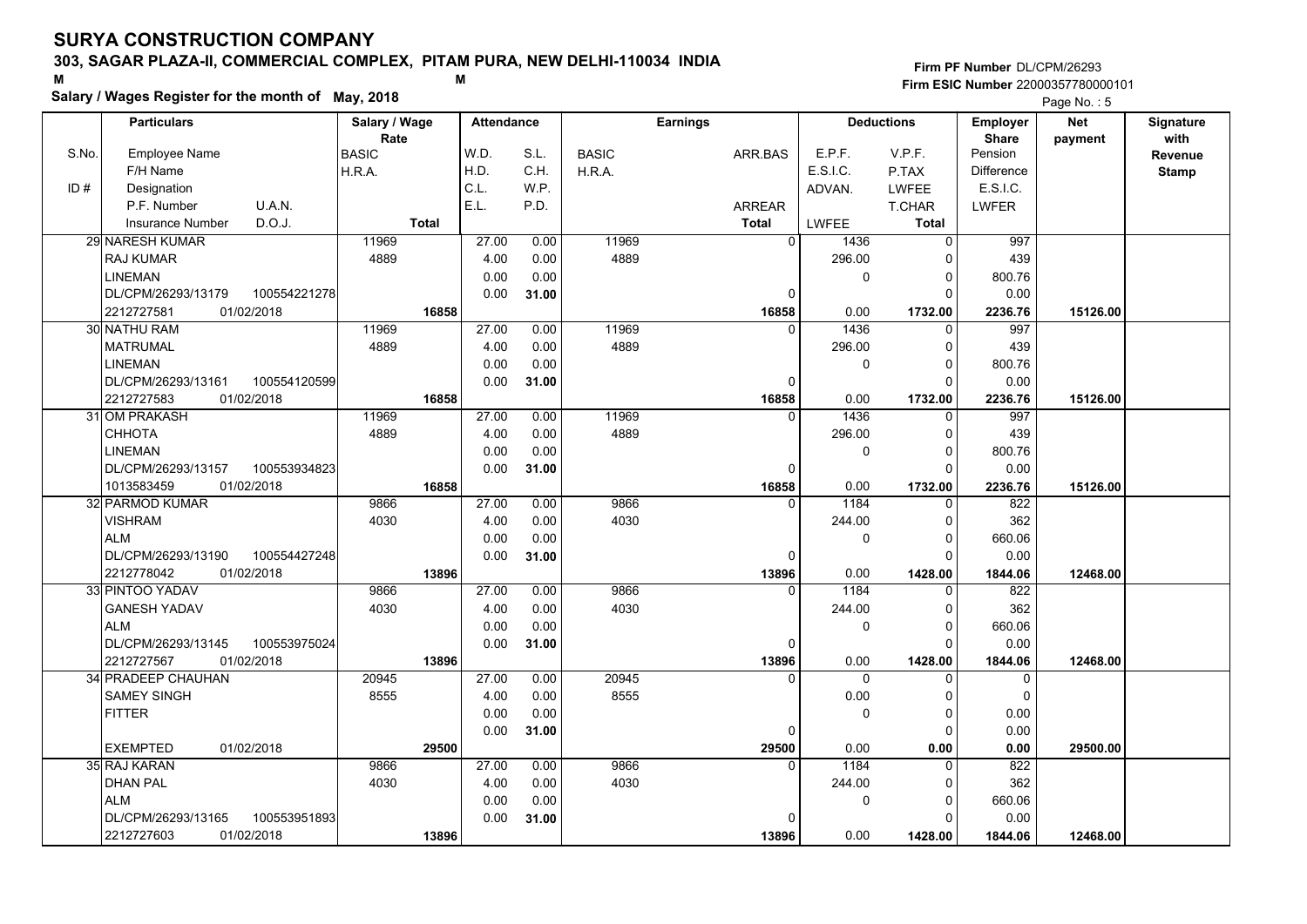## **303, SAGAR PLAZA-II, COMMERCIAL COMPLEX, PITAM PURA, NEW DELHI-110034 INDIA**

**Salary / Wages Register for the month of May, 2018 <sup>M</sup> <sup>M</sup>**

### **Firm PF Number**DL/CPM/26293**Firm ESIC Number** 22000357780000101

|       | <b>Particulars</b>                                   | Salary / Wage        | <b>Attendance</b> |       |              | <b>Earnings</b> |              | <b>Deductions</b>   | <b>Employer</b>         | Net      | Signature       |
|-------|------------------------------------------------------|----------------------|-------------------|-------|--------------|-----------------|--------------|---------------------|-------------------------|----------|-----------------|
| S.No. | <b>Employee Name</b>                                 | Rate<br><b>BASIC</b> | W.D.              | S.L.  | <b>BASIC</b> | ARR.BAS         | E.P.F.       | V.P.F.              | <b>Share</b><br>Pension | payment  | with<br>Revenue |
|       | F/H Name                                             | H.R.A.               | H.D.              | C.H.  | H.R.A.       |                 | E.S.I.C.     | P.TAX               | <b>Difference</b>       |          | <b>Stamp</b>    |
| ID#   | Designation                                          |                      | C.L.              | W.P.  |              |                 | ADVAN.       | <b>LWFEE</b>        | E.S.I.C.                |          |                 |
|       | U.A.N.<br>P.F. Number                                |                      | E.L.              | P.D.  |              | <b>ARREAR</b>   |              | T.CHAR              | <b>LWFER</b>            |          |                 |
|       | D.O.J.<br><b>Insurance Number</b>                    | <b>Total</b>         |                   |       |              | <b>Total</b>    | LWFEE        | <b>Total</b>        |                         |          |                 |
|       | 36 RAJ KUMAR                                         | 9866                 | 27.00             | 0.00  | 9866         | $\mathbf 0$     | 1184         | 0                   | 822                     |          |                 |
|       | RADHAY SHYAM                                         | 4030                 | 4.00              | 0.00  | 4030         |                 | 244.00       | 0                   | 362                     |          |                 |
|       | <b>ALM</b>                                           |                      | 0.00              | 0.00  |              |                 | 0            | $\Omega$            | 660.06                  |          |                 |
|       | DL/CPM/26293/13181<br>100554216670                   |                      | 0.00              | 31.00 |              | 0               |              | $\Omega$            | 0.00                    |          |                 |
|       | 1013589342<br>01/02/2018                             | 13896                |                   |       |              | 13896           | 0.00         | 1428.00             | 1844.06                 | 12468.00 |                 |
|       | 37 RAJ KUMAR YADAV                                   | 11969                | 27.00             | 0.00  | 11969        | $\Omega$        | 1436         | $\Omega$            | 997                     |          |                 |
|       | RAMASHANKAR YADAV                                    | 4889                 | 4.00              | 0.00  | 4889         |                 | 296.00       | 0                   | 439                     |          |                 |
|       |                                                      |                      |                   | 0.00  |              |                 |              | 0                   | 800.76                  |          |                 |
|       | <b>LINEMAN</b><br>DL/CPM/26293/13153<br>100554248254 |                      | 0.00<br>0.00      | 31.00 |              | $\Omega$        | 0            | $\Omega$            | 0.00                    |          |                 |
|       | 2212778053<br>01/02/2018                             | 16858                |                   |       |              | 16858           | 0.00         |                     | 2236.76                 | 15126.00 |                 |
|       | 38 RAJ NARAYAN                                       | 16858                | 27.00             | 0.00  | 16858        | $\Omega$        | $\mathbf{0}$ | 1732.00<br>$\Omega$ | $\mathbf 0$             |          |                 |
|       | <b>SH KALU</b>                                       | $\mathbf 0$          | 4.00              | 0.00  | $\mathbf 0$  |                 |              | $\Omega$            | $\Omega$                |          |                 |
|       | <b>FOREMAN</b>                                       |                      | 0.00              | 0.00  |              |                 | 296.00<br>0  | $\Omega$            | 800.76                  |          |                 |
|       |                                                      |                      | 0.00              |       |              | $\Omega$        |              | $\Omega$            |                         |          |                 |
|       | 2212727605<br>01/02/2018                             | 16858                |                   | 31.00 |              | 16858           | 0.00         | 296.00              | 0.00<br>800.76          | 16562.00 |                 |
|       | 39 RAJ PAL                                           | 11969                | 27.00             | 0.00  | 11969        | $\Omega$        | 1436         | $\Omega$            | 997                     |          |                 |
|       | <b>KEDARI PAL</b>                                    | 4889                 | 4.00              | 0.00  | 4889         |                 | 296.00       | $\Omega$            | 439                     |          |                 |
|       | <b>LINEMAN</b>                                       |                      | 0.00              | 0.00  |              |                 | 0            | $\Omega$            | 800.76                  |          |                 |
|       | DL/CPM/26293/13171<br>100554052022                   |                      | 0.00              |       |              | 0               |              | $\Omega$            | 0.00                    |          |                 |
|       | 2212778056<br>01/02/2018                             | 16858                |                   | 31.00 |              | 16858           | 0.00         | 1732.00             |                         | 15126.00 |                 |
|       | 40 RAJBAHADUR YADAV                                  | 11969                | 12.00             | 0.00  | 5405         | $\Omega$        | 649          | $\Omega$            | 2236.76<br>450          |          |                 |
|       | <b>SADHNU YADAV</b>                                  | 4889                 | 2.00              | 0.00  | 2208         |                 | 134.00       | $\Omega$            | 199                     |          |                 |
|       | <b>LINEMAN</b>                                       |                      | 0.00              | 17.00 |              |                 | 0            | 0                   | 361.62                  |          |                 |
|       | DL/CPM/26293/13191<br>100554292425                   |                      | 0.00              | 14.00 |              | 0               |              | $\Omega$            | 0.00                    |          |                 |
|       | 2213844031<br>01/02/0218                             | 16858                |                   |       |              | 7613            | 0.00         | 783.00              | 1010.62                 | 6830.00  |                 |
|       | 41 RAJEEV                                            | 11969                | 0.00              | 0.00  | $\mathbf 0$  | $\Omega$        | $\Omega$     | $\Omega$            | $\mathbf 0$             |          |                 |
|       | <b>GAJRAJ</b>                                        | 4889                 | 0.00              | 0.00  | $\Omega$     |                 | 0.00         | $\Omega$            | $\mathbf 0$             |          |                 |
|       | <b>LINEMAN</b>                                       |                      | 0.00              | 31.00 |              |                 | 0            | 0                   | 0.00                    |          |                 |
|       | DL/CPM/26293/13205<br>100906798262                   |                      | 0.00              |       |              | 0               |              | $\Omega$            | 0.00                    |          |                 |
|       | 1114862534<br>01/02/2018                             | 16858                |                   | 0.00  |              | $\mathbf{0}$    | 0.00         | 0.00                | 0.00                    | 0.00     |                 |
|       | 42 RAJESH KUMAR                                      | 11969                | 27.00             | 0.00  | 11969        | $\Omega$        | 1436         | $\Omega$            | 997                     |          |                 |
|       | <b>KHEEM SINGH</b>                                   | 4889                 | 4.00              | 0.00  | 4889         |                 | 296.00       | $\Omega$            | 439                     |          |                 |
|       |                                                      |                      |                   |       |              |                 |              |                     |                         |          |                 |
|       | <b>LINEMAN</b><br>DL/CPM/26293/13208<br>101050986614 |                      | 0.00              | 0.00  |              | $\Omega$        | 0            | 0<br>$\Omega$       | 800.76                  |          |                 |
|       | 1012966530<br>01/02/2018                             |                      | 0.00              | 31.00 |              |                 | 0.00         |                     | 0.00                    |          |                 |
|       |                                                      | 16858                |                   |       |              | 16858           |              | 1732.00             | 2236.76                 | 15126.00 |                 |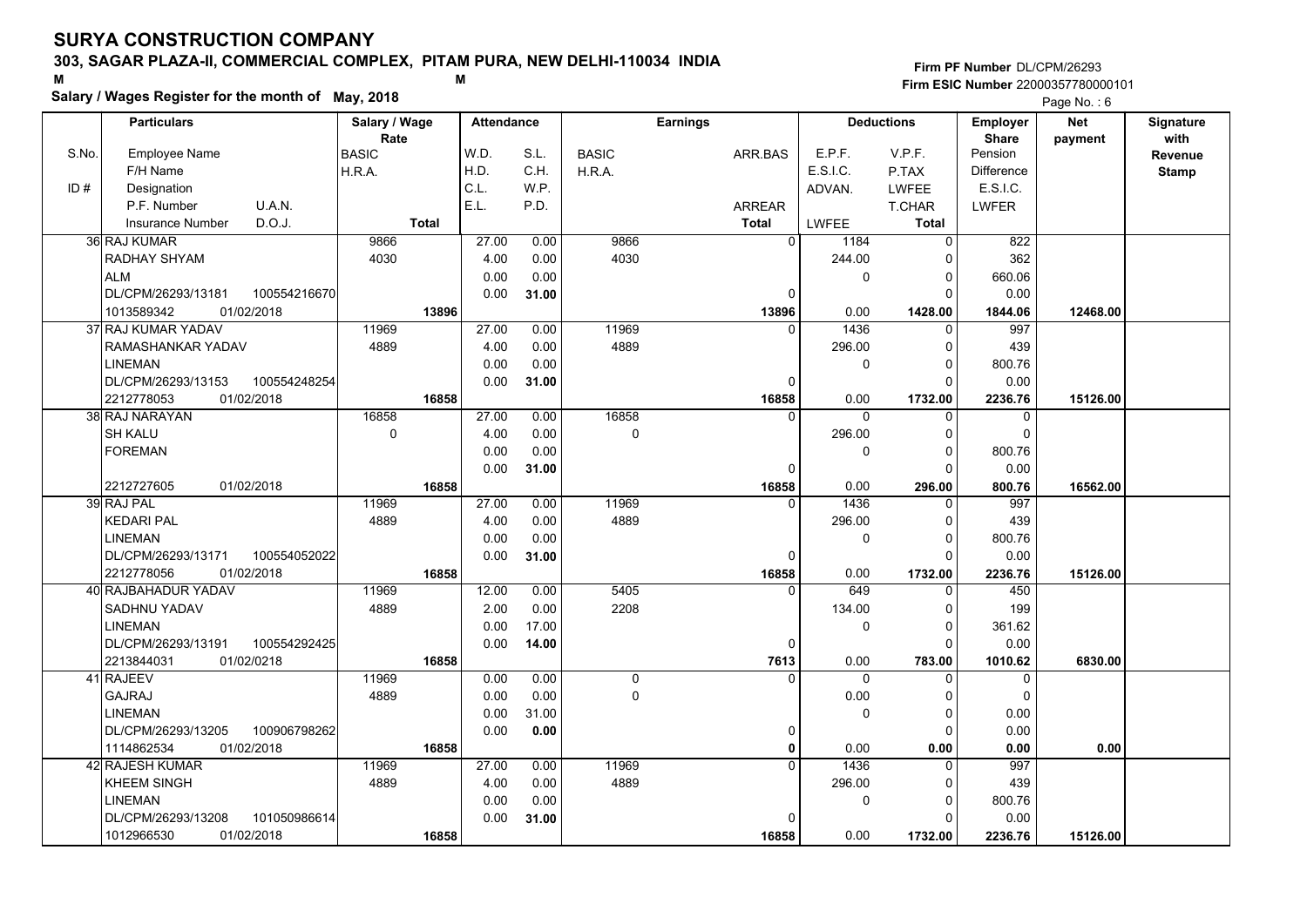## **303, SAGAR PLAZA-II, COMMERCIAL COMPLEX, PITAM PURA, NEW DELHI-110034 INDIA**

**Salary / Wages Register for the month of May, 2018 <sup>M</sup> <sup>M</sup>**

## **Firm PF Number**DL/CPM/26293**Firm ESIC Number** 22000357780000101

|       | <b>Particulars</b>                 | Salary / Wage |              | <b>Attendance</b> |       |              | <b>Earnings</b> |                        | <b>Deductions</b>      | Employer                | Net      | Signature |
|-------|------------------------------------|---------------|--------------|-------------------|-------|--------------|-----------------|------------------------|------------------------|-------------------------|----------|-----------|
| S.No. | Employee Name                      | Rate          |              | W.D.              | S.L.  | <b>BASIC</b> |                 | E.P.F.                 | V.P.F.                 | <b>Share</b><br>Pension | payment  | with      |
|       | F/H Name                           | <b>BASIC</b>  |              | H.D.              | C.H.  |              | ARR.BAS         | E.S.I.C.               | P.TAX                  | Difference              |          | Revenue   |
| ID#   | Designation                        | H.R.A.        |              | C.L.              | WP.   | H.R.A.       |                 |                        |                        | E.S.I.C.                |          | Stamp     |
|       | P.F. Number<br>U.A.N.              |               |              | E.L.              | P.D.  |              |                 | ADVAN.                 | <b>LWFEE</b><br>T.CHAR |                         |          |           |
|       | D.O.J.                             |               | <b>Total</b> |                   |       |              | <b>ARREAR</b>   |                        |                        | LWFER                   |          |           |
|       | <b>Insurance Number</b>            |               |              |                   |       |              | <b>Total</b>    | LWFEE                  | <b>Total</b>           |                         |          |           |
|       | 43 RAJINDER PAL                    | 9866          |              | 27.00             | 0.00  | 9866         |                 | $\overline{0}$<br>1184 | $\Omega$               | 822                     |          |           |
|       | <b>SHIV RAM PAL</b>                | 4030          |              | 4.00              | 0.00  | 4030         |                 | 244.00                 | 0                      | 362                     |          |           |
|       | <b>ALM</b>                         |               |              | 0.00              | 0.00  |              |                 | 0                      | $\Omega$               | 660.06                  |          |           |
|       | DL/CPM/26293/13164<br>100554340859 |               |              | 0.00              | 31.00 |              |                 | 0                      | 0                      | 0.00                    |          |           |
|       | 01/02/2018<br>2204125581           |               | 13896        |                   |       |              | 13896           | 0.00                   | 1428.00                | 1844.06                 | 12468.00 |           |
|       | <b>44 RAJVEER SHARMA</b>           | 11969         |              | 27.00             | 0.00  | 11969        |                 | 1436<br>$\Omega$       | 0                      | 997                     |          |           |
|       | MAM CHAND SHARMA                   | 4889          |              | 4.00              | 0.00  | 4889         |                 | 296.00                 | $\Omega$               | 439                     |          |           |
|       | <b>LINEMAN</b>                     |               |              | 0.00              | 0.00  |              |                 | $\mathbf 0$            | $\Omega$               | 800.76                  |          |           |
|       | DL/CPM/26293/13147<br>100554108711 |               |              | 0.00              | 31.00 |              |                 | $\Omega$               | $\Omega$               | 0.00                    |          |           |
|       | 2212727607<br>01/02/2018           |               | 16858        |                   |       |              | 16858           | 0.00                   | 1732.00                | 2236.76                 | 15126.00 |           |
|       | 45 RAKESH SAROHA                   | 11969         |              | 27.00             | 0.00  | 11969        |                 | 1436<br>$\Omega$       | $\Omega$               | 997                     |          |           |
|       | <b>RAJAN SINGH</b>                 | 4889          |              | 4.00              | 0.00  | 4889         |                 | 296.00                 | $\Omega$               | 439                     |          |           |
|       | <b>LINEMAN</b>                     |               |              | 0.00              | 0.00  |              |                 | 0                      | $\Omega$               | 800.76                  |          |           |
|       | DL/CPM/26293/13189<br>100554223753 |               |              | 0.00              | 31.00 |              |                 | $\Omega$               | $\Omega$               | 0.00                    |          |           |
|       | 2212727608<br>01/02/2018           |               | 16858        |                   |       |              | 16858           | 0.00                   | 1732.00                | 2236.76                 | 15126.00 |           |
|       | 46 RAM KHILAWAN                    | 9866          |              | 27.00             | 0.00  | 9866         |                 | 1184<br>$\Omega$       | $\Omega$               | $\overline{822}$        |          |           |
|       | <b>MUNNU</b>                       | 4030          |              | 4.00              | 0.00  | 4030         |                 | 244.00                 | $\Omega$               | 362                     |          |           |
|       | <b>ALM</b>                         |               |              | 0.00              | 0.00  |              |                 | $\mathbf{0}$           | $\Omega$               | 660.06                  |          |           |
|       | DL/CPM/26293/13136<br>100554141560 |               |              | 0.00              | 31.00 |              |                 | 0                      | $\Omega$               | 0.00                    |          |           |
|       | 2212727613<br>01/02/2018           |               | 13896        |                   |       |              | 13896           | 0.00                   | 1428.00                | 1844.06                 | 12468.00 |           |
|       | 47 RAM NARESH                      | 11969         |              | 27.00             | 0.00  | 11969        |                 | 1436<br>$\Omega$       |                        | 997                     |          |           |
|       | <b>BRIJNATH</b>                    | 4889          |              | 4.00              | 0.00  | 4889         |                 | 296.00                 | $\Omega$               | 439                     |          |           |
|       | <b>LINEMAN</b>                     |               |              | 0.00              | 0.00  |              |                 | $\mathbf{0}$           | 0                      | 800.76                  |          |           |
|       | DL/CPM/26293/13184<br>100553920604 |               |              | 0.00              | 31.00 |              |                 | 0                      | $\Omega$               | 0.00                    |          |           |
|       | 2212804016<br>01/02/2018           |               | 16858        |                   |       |              | 16858           | 0.00                   | 1732.00                | 2236.76                 | 15126.00 |           |
|       | 48 RAM SAGAR                       | 16858         |              | 27.00             | 0.00  | 16858        |                 | $\Omega$<br>$\Omega$   | $\Omega$               | 0                       |          |           |
|       | SH.SARDAR PAL                      | $\pmb{0}$     |              | 4.00              | 0.00  | $\mathbf 0$  |                 | 296.00                 | O                      | $\mathbf 0$             |          |           |
|       | <b>FOREMAN</b>                     |               |              | 0.00              | 0.00  |              |                 | $\mathbf 0$            | $\Omega$               | 800.76                  |          |           |
|       |                                    |               |              | 0.00              | 31.00 |              |                 | $\mathbf 0$            | O                      | 0.00                    |          |           |
|       | 01/02/2018<br>2212727615           |               | 16858        |                   |       |              | 16858           | 0.00                   | 296.00                 | 800.76                  | 16562.00 |           |
|       | 49 RAM SAROOP                      | 11969         |              | 27.00             | 0.00  | 11969        |                 | 1436<br>$\Omega$       | 0                      | 997                     |          |           |
|       | <b>BALI PRASAD YADAV</b>           | 4889          |              | 4.00              | 0.00  | 4889         |                 | 296.00                 | $\Omega$               | 439                     |          |           |
|       | <b>LINEMAN</b>                     |               |              | 0.00              | 0.00  |              |                 | 0                      | $\Omega$               | 800.76                  |          |           |
|       | DL/CPM/26293/13167<br>100553893957 |               |              | 0.00              | 31.00 |              |                 | 0                      | $\Omega$               | 0.00                    |          |           |
|       | 01/02/2018<br>2212727616           |               | 16858        |                   |       |              | 16858           | 0.00                   | 1732.00                | 2236.76                 | 15126.00 |           |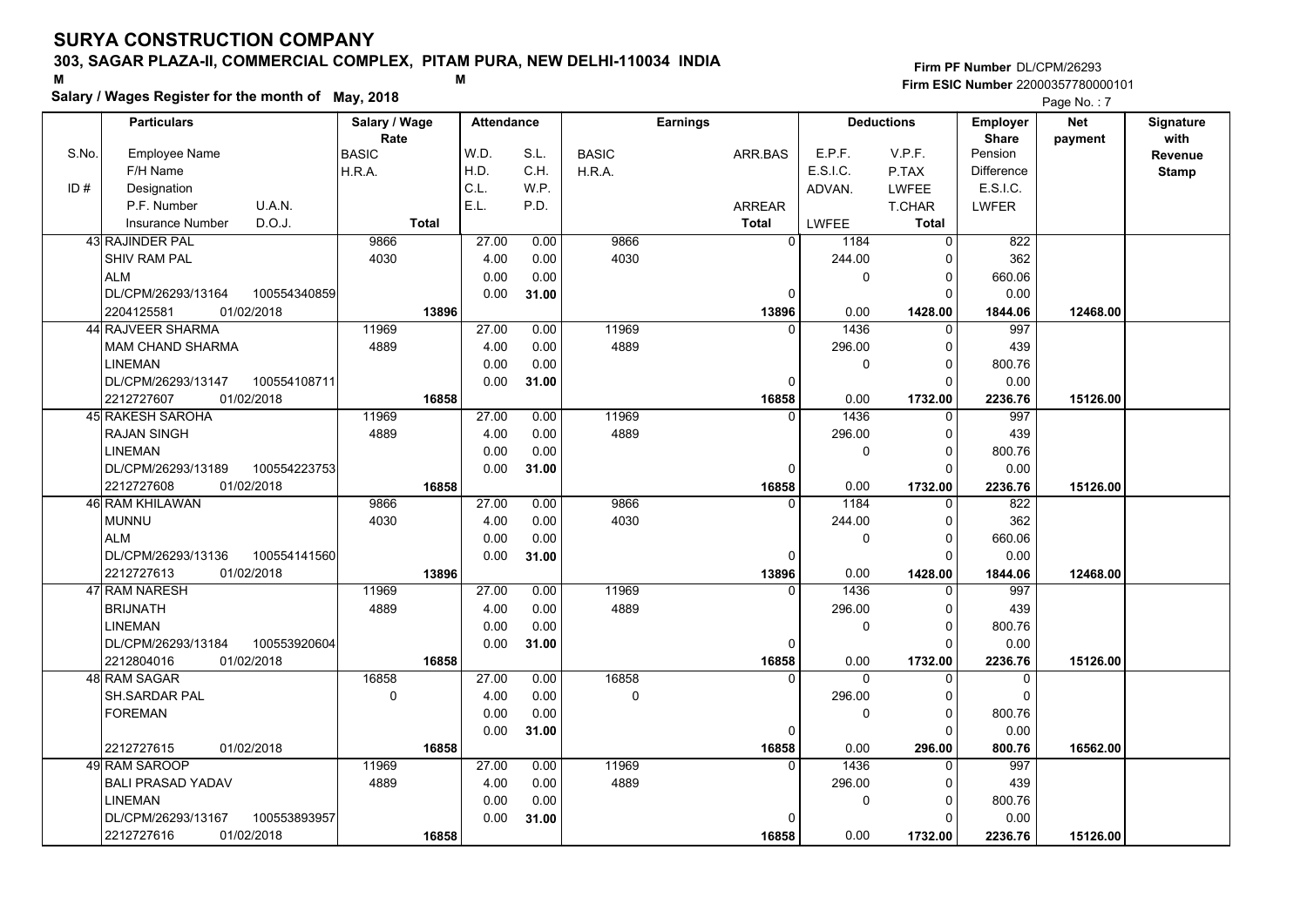## **303, SAGAR PLAZA-II, COMMERCIAL COMPLEX, PITAM PURA, NEW DELHI-110034 INDIA**

**Salary / Wages Register for the month of May, 2018 <sup>M</sup> <sup>M</sup>**

### **Firm PF Number**DL/CPM/26293**Firm ESIC Number** 22000357780000101

|       | <b>Particulars</b>                          | Salary / Wage        | <b>Attendance</b> |              |              | <b>Earnings</b>          |                  | <b>Deductions</b>       | Employer                    | <b>Net</b> | Signature       |
|-------|---------------------------------------------|----------------------|-------------------|--------------|--------------|--------------------------|------------------|-------------------------|-----------------------------|------------|-----------------|
| S.No. | <b>Employee Name</b>                        | Rate<br><b>BASIC</b> | W.D.              | S.L.         | <b>BASIC</b> | ARR.BAS                  | E.P.F.           | V.P.F.                  | <b>Share</b><br>Pension     | payment    | with<br>Revenue |
|       | F/H Name                                    | H.R.A.               | H.D.              | C.H.         | H.R.A.       |                          | E.S.I.C.         | P.TAX                   | <b>Difference</b>           |            |                 |
| ID#   | Designation                                 |                      | C.L.              | W.P.         |              |                          | ADVAN.           | <b>LWFEE</b>            | E.S.I.C.                    |            | <b>Stamp</b>    |
|       | U.A.N.<br>P.F. Number                       |                      | E.L.              | P.D.         |              | <b>ARREAR</b>            |                  | T.CHAR                  | <b>LWFER</b>                |            |                 |
|       | D.O.J.<br><b>Insurance Number</b>           | <b>Total</b>         |                   |              |              | <b>Total</b>             | LWFEE            | <b>Total</b>            |                             |            |                 |
|       | 50 RAM SUMER                                | 9866                 | 27.00             | 0.00         | 9866         | 0                        | 1184             | $\Omega$                | 822                         |            |                 |
|       |                                             | 4030                 |                   |              | 4030         |                          | 244.00           | 0                       | 362                         |            |                 |
|       | RAJA RAM<br><b>ALM</b>                      |                      | 4.00<br>0.00      | 0.00<br>0.00 |              |                          |                  |                         |                             |            |                 |
|       | DL/CPM/26293/13137<br>100865883189          |                      |                   |              |              | $\Omega$                 | 0                | $\mathbf 0$<br>$\Omega$ | 660.06<br>0.00              |            |                 |
|       | 2212727618<br>01/02/2018                    | 13896                | 0.00              | 31.00        |              |                          |                  |                         |                             |            |                 |
|       | 51 RAM SURAT YADAV                          |                      |                   |              |              | 13896<br>$\Omega$        | 0.00<br>0        | 1428.00                 | 1844.06<br>$\mathbf 0$      | 12468.00   |                 |
|       |                                             | 11969                | 0.00              | 0.00         | 0            |                          |                  | $\mathbf 0$             |                             |            |                 |
|       | DHAN YADAV                                  | 4889                 | 0.00              | 0.00         | 0            |                          | 0.00             | 0                       | $\mathbf 0$                 |            |                 |
|       | <b>LINEMAN</b>                              |                      | 0.00              | 31.00        |              |                          | 0                | $\mathbf 0$             | 0.00                        |            |                 |
|       | DL/CPM/26293/13177<br>100553951957          |                      | 0.00              | 0.00         |              | 0                        |                  | $\Omega$                | 0.00                        |            |                 |
|       | 2213229064<br>01/02/2018<br>52 RAMESH YADAV | 16858<br>11969       |                   |              | 11969        | $\mathbf{0}$<br>$\Omega$ | 0.00<br>1436     | 0.00                    | 0.00<br>997                 | 0.00       |                 |
|       |                                             |                      | 24.00             | 0.00         |              |                          |                  | $\mathbf 0$             |                             |            |                 |
|       | <b>ORI YADAV</b>                            | 4889                 | 3.00              | 0.00         | 4889         |                          | 296.00           | $\Omega$                | 439                         |            |                 |
|       | <b>LINEMAN</b>                              |                      | 2.00              | 0.00         |              |                          | 0                | $\mathbf 0$<br>$\Omega$ | 800.76                      |            |                 |
|       | DL/CPM/26293/13232<br>100554181326          | 16858                | 2.00              | 31.00        |              | $\Omega$                 |                  |                         | 0.00                        |            |                 |
|       | 2212727612<br>01/02/2018<br>53 RAMU CHAUHAN | 9866                 | 27.00             | 0.00         | 9866         | 16858                    | 0.00<br>1184     | 1732.00<br>0            | 2236.76<br>$\overline{822}$ | 15126.00   |                 |
|       | <b>MAHKU CHUHAN</b>                         | 4030                 | 4.00              | 0.00         | 4030         |                          | 244.00           | $\mathbf 0$             | 362                         |            |                 |
|       | <b>ALM</b>                                  |                      | 0.00              | 0.00         |              |                          | 0                | $\Omega$                | 660.06                      |            |                 |
|       |                                             |                      |                   |              |              | <sup>0</sup>             |                  | $\Omega$                |                             |            |                 |
|       | DL/CPM/26293/13173<br>100554105713          |                      | 0.00              | 31.00        |              |                          |                  |                         | 0.00                        |            |                 |
|       | 2212778067<br>01/02/2018<br>54 RANJEET      | 13896<br>11969       | 27.00             | 0.00         | 11969        | 13896<br>$\Omega$        | 0.00<br>1436     | 1428.00<br>$\Omega$     | 1844.06<br>997              | 12468.00   |                 |
|       |                                             |                      |                   |              |              |                          |                  | $\Omega$                |                             |            |                 |
|       | <b>MAHADEV PASWAN</b>                       | 4889                 | 4.00              | 0.00         | 4889         |                          | 296.00           |                         | 439                         |            |                 |
|       | <b>LINEMAN</b>                              |                      | 0.00              | 0.00         |              |                          | 0                | $\mathbf 0$<br>$\Omega$ | 800.76                      |            |                 |
|       | DL/CPM/26293/13158<br>100554100132          |                      | 0.00              | 31.00        |              | 0                        |                  |                         | 0.00                        |            |                 |
|       | 01/02/2018<br>2012894467                    | 16858<br>13896       | 27.00             |              | 13896        | 16858<br>$\Omega$        | 0.00<br>$\Omega$ | 1732.00                 | 2236.76                     | 15126.00   |                 |
|       | 55 RANJEET KUMAR<br><b>BASU DEV</b>         | 0                    | 4.00              | 0.00         | 0            |                          |                  | $\Omega$<br>$\Omega$    | $\mathbf 0$<br>$\Omega$     |            |                 |
|       | <b>ALM</b>                                  |                      |                   | 0.00         |              |                          | 244.00           |                         |                             |            |                 |
|       |                                             |                      | 0.00              | 0.00         |              |                          | 0                | 0                       | 660.06                      |            |                 |
|       |                                             |                      | 0.00              | 31.00        |              | 0                        |                  | $\Omega$                | 0.00                        |            |                 |
|       | 2212727619<br>01/02/2018                    | 13896<br>11969       |                   |              | 11969        | 13896<br>$\Omega$        | 0.00<br>1436     | 244.00<br>$\Omega$      | 660.06                      | 13652.00   |                 |
|       | 56 RAVINDER PAL                             |                      | 27.00             | 0.00         |              |                          |                  |                         | 997                         |            |                 |
|       | <b>SARDAR PAL</b>                           | 4889                 | 4.00              | 0.00         | 4889         |                          | 296.00           | 0                       | 439                         |            |                 |
|       | <b>LINEMAN</b>                              |                      | 0.00              | 0.00         |              |                          | 0                | $\mathbf 0$             | 800.76                      |            |                 |
|       | DL/CPM/26293/13148<br>100554305033          |                      | 0.00              | 31.00        |              | $\Omega$                 |                  | $\Omega$                | 0.00                        |            |                 |
|       | 2212727621<br>01/02/2018                    | 16858                |                   |              |              | 16858                    | 0.00             | 1732.00                 | 2236.76                     | 15126.00   |                 |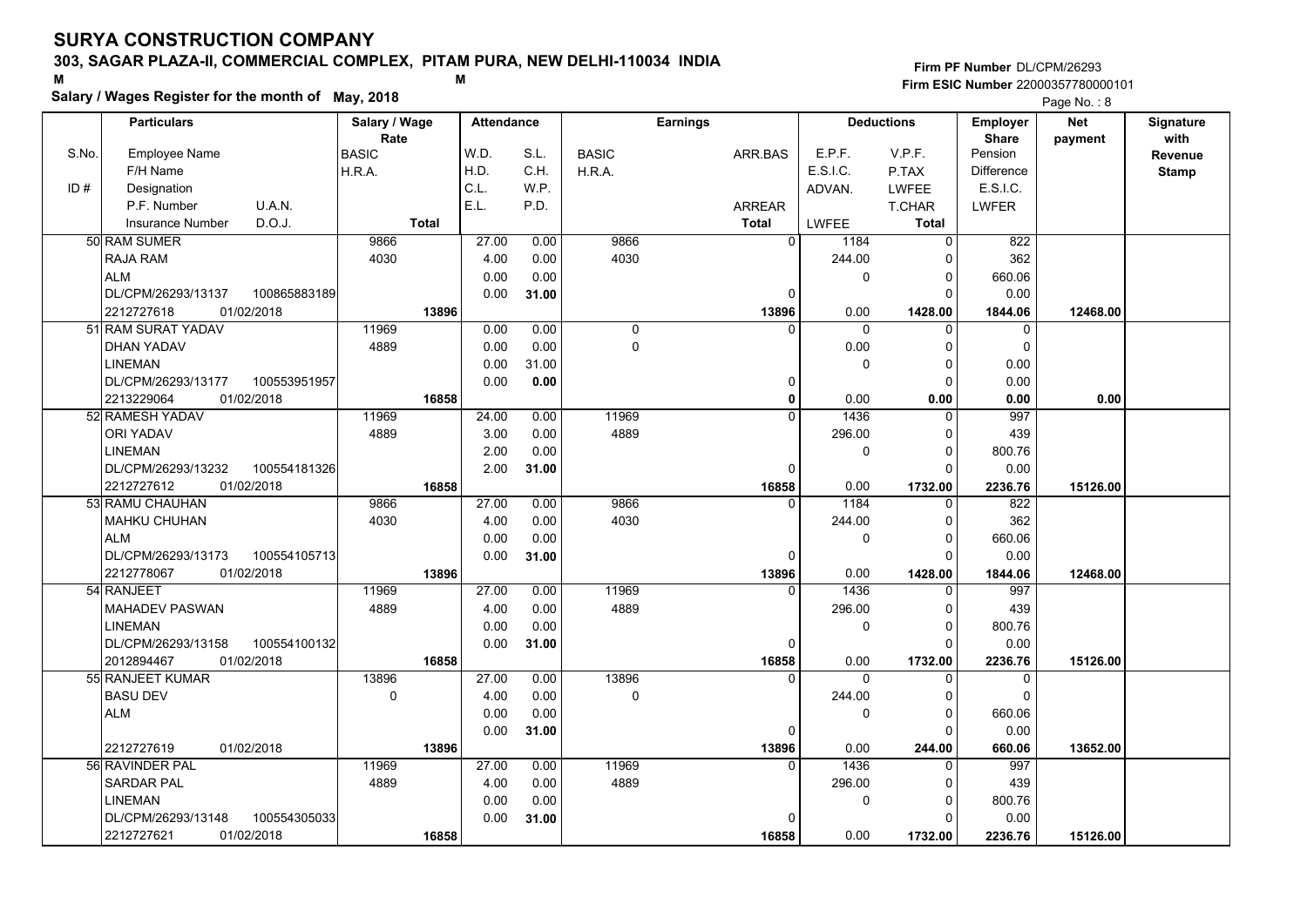## **303, SAGAR PLAZA-II, COMMERCIAL COMPLEX, PITAM PURA, NEW DELHI-110034 INDIA**

# **Salary / Wages Register for the month of May, 2018 <sup>M</sup> <sup>M</sup>**

**Firm PF Number**DL/CPM/26293**Firm ESIC Number** 22000357780000101

|       | Salary / Wages Register for the month of May, 2018 |               |                   |       |              |                 |              |                   |                   | Page No.: 9 |                  |
|-------|----------------------------------------------------|---------------|-------------------|-------|--------------|-----------------|--------------|-------------------|-------------------|-------------|------------------|
|       | <b>Particulars</b>                                 | Salary / Wage | <b>Attendance</b> |       |              | <b>Earnings</b> |              | <b>Deductions</b> | <b>Employer</b>   | <b>Net</b>  | <b>Signature</b> |
|       |                                                    | Rate          |                   |       |              |                 |              |                   | <b>Share</b>      | payment     | with             |
| S.No. | Employee Name                                      | <b>BASIC</b>  | W.D.              | S.L.  | <b>BASIC</b> | ARR.BAS         | E.P.F.       | V.P.F.            | Pension           |             | <b>Revenue</b>   |
|       | F/H Name                                           | H.R.A.        | H.D.              | C.H.  | H.R.A.       |                 | E.S.I.C.     | P.TAX             | <b>Difference</b> |             | <b>Stamp</b>     |
| ID#   | Designation                                        |               | C.L.              | W.P.  |              |                 | ADVAN.       | <b>LWFEE</b>      | E.S.I.C.          |             |                  |
|       | U.A.N.<br>P.F. Number                              |               | E.L.              | P.D.  |              | <b>ARREAR</b>   |              | T.CHAR            | LWFER             |             |                  |
|       | D.O.J.<br><b>Insurance Number</b>                  | <b>Total</b>  |                   |       |              | <b>Total</b>    | <b>LWFEE</b> | <b>Total</b>      |                   |             |                  |
|       | 57 SACHIN KUMAR SHARMA                             | 17040         | 27.00             | 0.00  | 17040        | $\mathbf 0$     | 0            | $\Omega$          | 0                 |             |                  |
|       | <b>SH.NARESH SHARMA</b>                            | 6960          | 4.00              | 0.00  | 6960         |                 | 0.00         |                   | $\Omega$          |             |                  |
|       | <b>SUPERVISOR</b>                                  |               | 0.00              | 0.00  |              |                 | $\Omega$     | $\Omega$          | 0.00              |             |                  |
|       |                                                    |               | 0.00              | 31.00 |              | $\mathbf 0$     |              | $\Omega$          | 0.00              |             |                  |
|       | <b>EXEMPTED</b><br>01/02/2018                      | 24000         |                   |       |              | 24000           | 0.00         | 0.00              | 0.00              | 24000.00    |                  |
|       | 58 SACHIN RUHELA                                   | 9866          | 27.00             | 0.00  | 9866         | $\Omega$        | 1184         |                   | 822               |             |                  |
|       | LAXMAN SINGH RUHELA                                | 4030          | 4.00              | 0.00  | 4030         |                 | 244.00       | $\Omega$          | 362               |             |                  |
|       | <b>ALM</b>                                         |               | 0.00              | 0.00  |              |                 | $\Omega$     | $\Omega$          | 660.06            |             |                  |
|       | DL/CPM/26293/13143<br>100554085865                 |               | 0.00              | 31.00 |              | $\mathbf 0$     |              | $\Omega$          | 0.00              |             |                  |
|       | 01/02/2018<br>2212778081                           | 13896         |                   |       |              | 13896           | 0.00         | 1428.00           | 1844.06           | 12468.00    |                  |
|       | 59 SANDEEP KUMAR                                   | 9866          | 27.00             | 0.00  | 9866         | $\mathbf{0}$    | 1184         | $\Omega$          | 822               |             |                  |
|       | <b>ROHTASH SINGH</b>                               | 4030          | 4.00              | 0.00  | 4030         |                 | 244.00       | $\Omega$          | 362               |             |                  |
|       | <b>ALM</b>                                         |               | 0.00              | 0.00  |              |                 | 0            | $\Omega$          | 660.06            |             |                  |
|       | DL/CPM/26293/13215<br>100554284008                 |               | 0.00              | 31.00 |              | 0               |              | $\Omega$          | 0.00              |             |                  |
|       | 01/02/2018<br>1013583465                           | 13896         |                   |       |              | 13896           | 0.00         | 1428.00           | 1844.06           | 12468.00    |                  |
|       | 60 SANJAY                                          | 9866          | 27.00             | 0.00  | 9866         | $\mathbf{0}$    | 1184         | $\Omega$          | 822               |             |                  |
|       | <b>BISHAMBER SINGH</b>                             | 4030          | 4.00              | 0.00  | 4030         |                 | 244.00       | $\Omega$          | 362               |             |                  |
|       | <b>ALM</b>                                         |               | 0.00              | 0.00  |              |                 | $\Omega$     | 0                 | 660.06            |             |                  |
|       | DL/CPM/26293/13207<br>101024970257                 |               | 0.00              | 31.00 |              | $\mathbf 0$     |              | $\Omega$          | 0.00              |             |                  |
|       | 1013583422<br>01/02/2018                           | 13896         |                   |       |              | 13896           | 0.00         | 1428.00           | 1844.06           | 12468.00    |                  |
|       | 61 SARVAN PAL                                      | 9866          | 27.00             | 0.00  | 9866         | $\Omega$        | 1184         |                   | 822               |             |                  |
|       | <b>RAM SAGAR</b>                                   | 4030          | 4.00              | 0.00  | 4030         |                 | 244.00       | $\Omega$          | 362               |             |                  |
|       | <b>ALM</b>                                         |               | 0.00              | 0.00  |              |                 | $\Omega$     | $\Omega$          | 660.06            |             |                  |
|       | DL/CPM/26293/13203<br>100879959745                 |               | 0.00              | 31.00 |              | 0               |              | $\Omega$          | 0.00              |             |                  |
|       | 1013585115<br>01/02/2018                           | 13896         |                   |       |              | 13896           | 0.00         | 1428.00           | 1844.06           | 12468.00    |                  |
|       | 62 SATPAL RANGEELA                                 | 11969         | 27.00             | 0.00  | 11969        | $\mathbf{0}$    | 1436         | $\Omega$          | 997               |             |                  |
|       | OMI                                                | 4889          | 4.00              | 0.00  | 4889         |                 | 296.00       | $\Omega$          | 439               |             |                  |
|       | <b>LINEMAN</b>                                     |               | 0.00              | 0.00  |              |                 | 0            | $\Omega$          | 800.76            |             |                  |
|       | DL/CPM/26293/13182<br>100865016247                 |               | 0.00              | 31.00 |              | $\mathbf 0$     |              | $\Omega$          | 0.00              |             |                  |
|       | 2212778090<br>01/02/2018                           | 16858         |                   |       |              | 16858           | 0.00         | 1732.00           | 2236.76           | 15126.00    |                  |
|       | 63 SATYA NARAYAN                                   | 9866          | 27.00             | 0.00  | 9866         | $\Omega$        | 1184         |                   | 822               |             |                  |
|       | <b>DEVTADIN</b>                                    | 4030          | 4.00              | 0.00  | 4030         |                 | 244.00       |                   | 362               |             |                  |
|       | <b>ALM</b>                                         |               | 0.00              | 0.00  |              |                 | $\Omega$     | 0                 | 660.06            |             |                  |
|       | DL/CPM/26293/13138<br>100553951612                 |               | 0.00              | 31.00 |              | $\mathbf 0$     |              |                   | 0.00              |             |                  |
|       | 2212727623<br>01/02/2018                           | 13896         |                   |       |              | 13896           | 0.00         | 1428.00           | 1844.06           | 12468.00    |                  |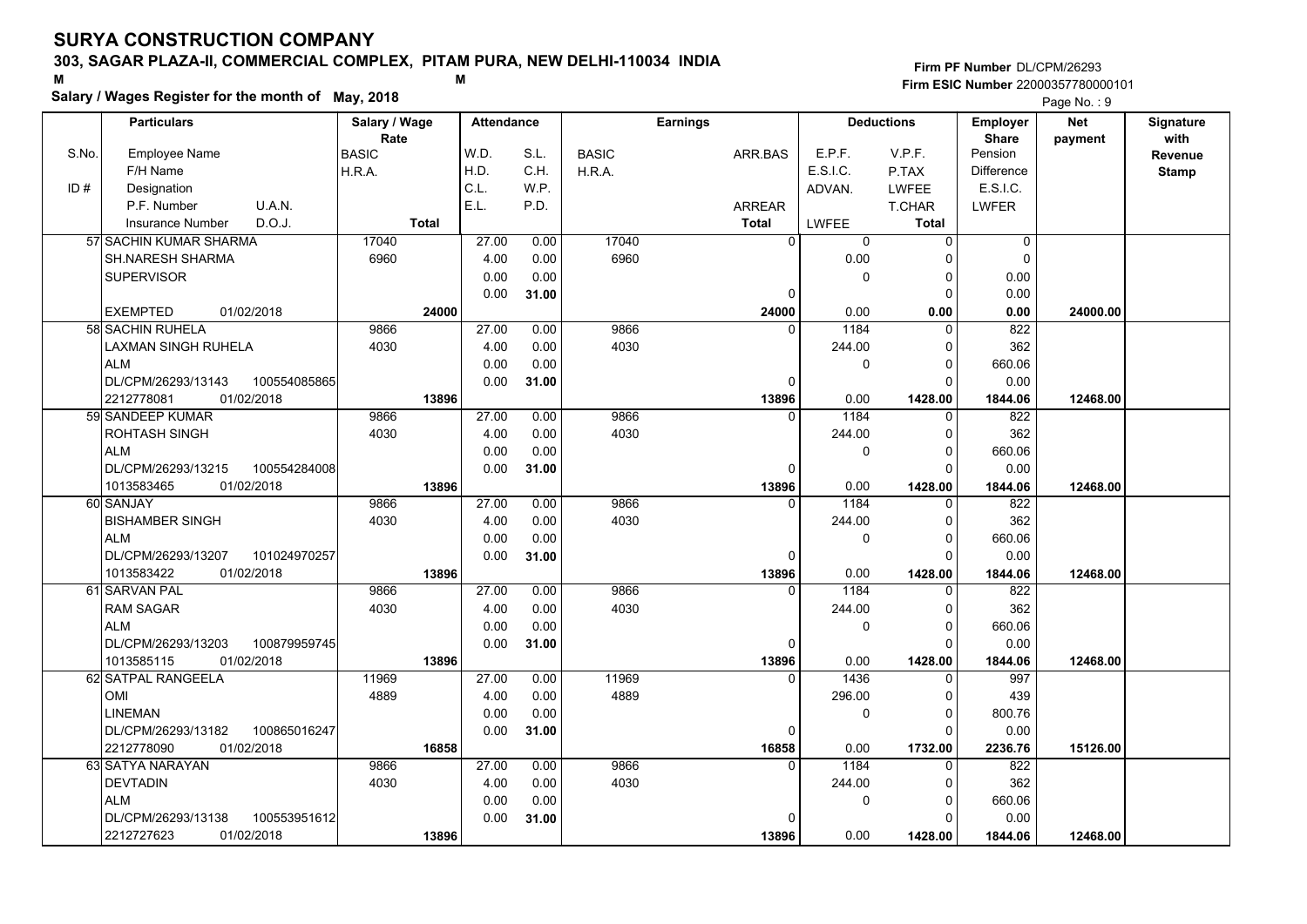## **303, SAGAR PLAZA-II, COMMERCIAL COMPLEX, PITAM PURA, NEW DELHI-110034 INDIA**

**Salary / Wages Register for the month of May, 2018 <sup>M</sup> <sup>M</sup>**

## **Firm PF Number**DL/CPM/26293**Firm ESIC Number** 22000357780000101

|       | <b>Particulars</b>                 |        | Salary / Wage |              | <b>Attendance</b> |       |              | <b>Earnings</b> |                |              | <b>Deductions</b> | <b>Employer</b>         | <b>Net</b> | Signature    |
|-------|------------------------------------|--------|---------------|--------------|-------------------|-------|--------------|-----------------|----------------|--------------|-------------------|-------------------------|------------|--------------|
| S.No. | <b>Employee Name</b>               | BASIC  | Rate          |              | W.D.              | S.L.  | <b>BASIC</b> |                 | ARR.BAS        | E.P.F.       | V.P.F.            | <b>Share</b><br>Pension | payment    | with         |
|       | F/H Name                           | H.R.A. |               |              | H.D.              | C.H.  | H.R.A.       |                 |                | E.S.I.C.     | P.TAX             | <b>Difference</b>       |            | Revenue      |
| ID#   | Designation                        |        |               |              | C.L.              | W.P.  |              |                 |                | ADVAN.       | <b>LWFEE</b>      | E.S.I.C.                |            | <b>Stamp</b> |
|       | U.A.N.<br>P.F. Number              |        |               |              | E.L.              | P.D.  |              |                 | <b>ARREAR</b>  |              | T.CHAR            | <b>LWFER</b>            |            |              |
|       | D.O.J.<br><b>Insurance Number</b>  |        |               | <b>Total</b> |                   |       |              |                 | <b>Total</b>   | LWFEE        | <b>Total</b>      |                         |            |              |
|       | 64 SHIV KUMAR                      |        | 11969         |              | 27.00             | 0.00  | 11969        |                 | $\overline{0}$ | 1436         | $\mathbf 0$       | 997                     |            |              |
|       | <b>LAXMAN PRASAD</b>               |        | 4889          |              | 4.00              | 0.00  | 4889         |                 |                | 296.00       | $\Omega$          | 439                     |            |              |
|       | <b>LINEMAN</b>                     |        |               |              | 0.00              | 0.00  |              |                 |                | 0            | 0                 | 800.76                  |            |              |
|       | DL/CPM/26293/13166<br>100554085590 |        |               |              | 0.00              | 31.00 |              |                 | 0              |              | $\Omega$          | 0.00                    |            |              |
|       | 01/02/2018<br>2212727626           |        |               | 16858        |                   |       |              |                 | 16858          | 0.00         | 1732.00           | 2236.76                 | 15126.00   |              |
|       | 65 SHIV NARAYAN                    |        | 11969         |              | 27.00             | 0.00  | 11969        |                 | $\Omega$       | 1436         | $\Omega$          | 997                     |            |              |
|       | KALLU                              |        | 4889          |              | 4.00              | 0.00  | 4889         |                 |                | 296.00       | $\Omega$          | 439                     |            |              |
|       | <b>LINEMAN</b>                     |        |               |              | 0.00              | 0.00  |              |                 |                | $\mathbf 0$  | 0                 | 800.76                  |            |              |
|       | DL/CPM/26293/13139<br>100554040850 |        |               |              | 0.00              | 31.00 |              |                 | 0              |              | $\Omega$          | 0.00                    |            |              |
|       | 2212727628<br>01/02/2018           |        |               | 16858        |                   |       |              |                 | 16858          | 0.00         | 1732.00           | 2236.76                 | 15126.00   |              |
|       | 66 SHREE CHAND                     |        | 9866          |              | 27.00             | 0.00  | 9866         |                 | $\Omega$       | 1184         | $\Omega$          | 822                     |            |              |
|       | <b>HARGYAN SINGH</b>               |        | 4030          |              | 4.00              | 0.00  | 4030         |                 |                | 244.00       | 0                 | 362                     |            |              |
|       | <b>ALM</b>                         |        |               |              | 0.00              | 0.00  |              |                 |                | $\mathbf{0}$ | $\Omega$          | 660.06                  |            |              |
|       | DL/CPM/26293/13168<br>100553999510 |        |               |              | 0.00              | 31.00 |              |                 | 0              |              | O                 | 0.00                    |            |              |
|       | 01/02/2018<br>2212727630           |        |               | 13896        |                   |       |              |                 | 13896          | 0.00         | 1428.00           | 1844.06                 | 12468.00   |              |
|       | 67 SHRIDHAR                        |        | 16858         |              | 27.00             | 0.00  | 16858        |                 | $\mathbf{0}$   | 0            | $\mathbf 0$       | $\mathbf 0$             |            |              |
|       | SH GANESH YADAV                    |        | $\mathbf 0$   |              | 4.00              | 0.00  | 0            |                 |                | 296.00       | $\Omega$          | $\Omega$                |            |              |
|       | <b>FOREMAN</b>                     |        |               |              | 0.00              | 0.00  |              |                 |                | 0            | $\Omega$          | 800.76                  |            |              |
|       |                                    |        |               |              | 0.00              | 31.00 |              |                 | $\Omega$       |              | $\Omega$          | 0.00                    |            |              |
|       | 01/02/2018<br>2212727631           |        |               | 16858        |                   |       |              |                 | 16858          | 0.00         | 296.00            | 800.76                  | 16562.00   |              |
|       | 68 SHYAM LAL                       |        | 11969         |              | 27.00             | 0.00  | 11969        |                 |                | 1436         | $\Omega$          | 997                     |            |              |
|       | <b>CHANDER BHAN</b>                |        | 4889          |              | 4.00              | 0.00  | 4889         |                 |                | 296.00       | $\Omega$          | 439                     |            |              |
|       | <b>LINEMAN</b>                     |        |               |              | 0.00              | 0.00  |              |                 |                | $\Omega$     | $\Omega$          | 800.76                  |            |              |
|       | DL/CPM/26293/13155<br>100553926068 |        |               |              | 0.00              | 31.00 |              |                 | $\Omega$       |              | $\Omega$          | 0.00                    |            |              |
|       | 2212731715<br>01/02/2018           |        |               | 16858        |                   |       |              |                 | 16858          | 0.00         | 1732.00           | 2236.76                 | 15126.00   |              |
|       | 69 SIVASANKAR                      |        | 9866          |              | 27.00             | 0.00  | 9866         |                 | $\Omega$       | 1184         | $\Omega$          | 822                     |            |              |
|       | <b>DEVTA DEEN</b>                  |        | 4030          |              | 4.00              | 0.00  | 4030         |                 |                | 244.00       | 0                 | 362                     |            |              |
|       | <b>ALM</b>                         |        |               |              | 0.00              | 0.00  |              |                 |                | $\mathbf{0}$ | 0                 | 660.06                  |            |              |
|       | 100553951599<br>DL/CPM/26293/13195 |        |               |              | 0.00              | 31.00 |              |                 | 0              |              | $\Omega$          | 0.00                    |            |              |
|       | 01/02/2018<br>2214020859           |        |               | 13896        |                   |       |              |                 | 13896          | 0.00         | 1428.00           | 1844.06                 | 12468.00   |              |
|       | 70 SOMPAL SINGH                    |        | 9866          |              | 27.00             | 0.00  | 9866         |                 | $\Omega$       | 1184         | $\Omega$          | 822                     |            |              |
|       | TOTA RAM                           |        | 4030          |              | 4.00              | 0.00  | 4030         |                 |                | 244.00       | $\Omega$          | 362                     |            |              |
|       | <b>ALM</b>                         |        |               |              | 0.00              | 0.00  |              |                 |                | 0            | 0                 | 660.06                  |            |              |
|       | DL/CPM/26293/13180<br>100554397744 |        |               |              | 0.00              | 31.00 |              |                 |                |              | O                 | 0.00                    |            |              |
|       | 2212727633<br>01/02/2018           |        |               | 13896        |                   |       |              |                 | 13896          | 0.00         | 1428.00           | 1844.06                 | 12468.00   |              |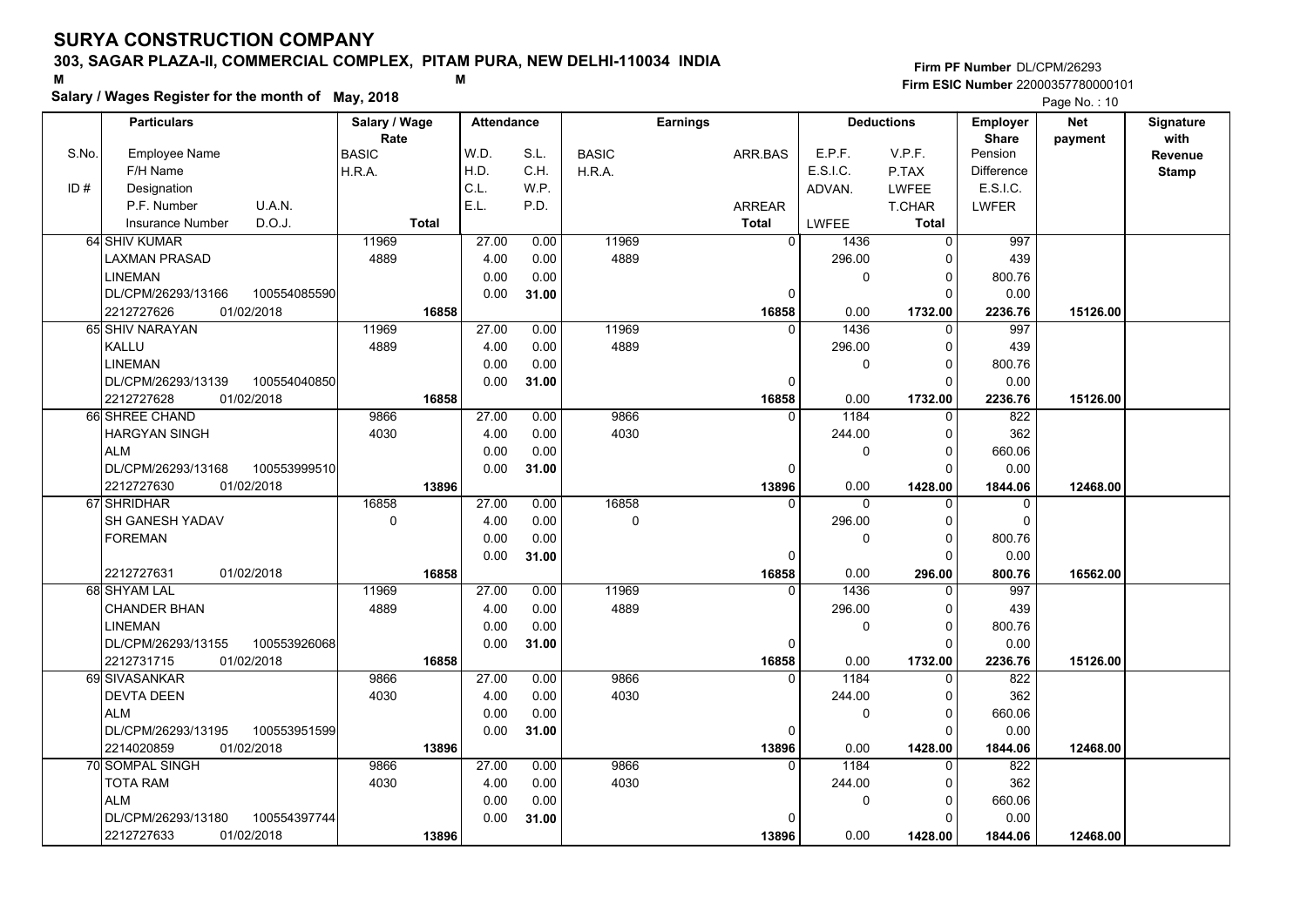## **303, SAGAR PLAZA-II, COMMERCIAL COMPLEX, PITAM PURA, NEW DELHI-110034 INDIA**

**Salary / Wages Register for the month of May, 2018 <sup>M</sup> <sup>M</sup>**

#### **Firm PF Number**DL/CPM/26293**Firm ESIC Number** 22000357780000101

|       | <b>Particulars</b>                 | Salary / Wage        | <b>Attendance</b> |       |              | <b>Earnings</b> |          | <b>Deductions</b>       | Employer                | <b>Net</b> | Signature       |
|-------|------------------------------------|----------------------|-------------------|-------|--------------|-----------------|----------|-------------------------|-------------------------|------------|-----------------|
| S.No. | Employee Name                      | Rate<br><b>BASIC</b> | W.D.              | S.L.  | <b>BASIC</b> | ARR BAS         | E.P.F.   | V.P.F.                  | <b>Share</b><br>Pension | payment    | with<br>Revenue |
|       | F/H Name                           | H.R.A.               | H.D.              | C.H.  | H.R.A.       |                 | E.S.I.C. | P.TAX                   | <b>Difference</b>       |            | <b>Stamp</b>    |
| ID#   | Designation                        |                      | C.L.              | W.P.  |              |                 | ADVAN.   | <b>LWFEE</b>            | E.S.I.C.                |            |                 |
|       | U.A.N.<br>P.F. Number              |                      | E.L.              | P.D.  |              | ARREAR          |          | T.CHAR                  | <b>LWFER</b>            |            |                 |
|       | D.O.J.<br><b>Insurance Number</b>  | <b>Total</b>         |                   |       |              | <b>Total</b>    | LWFEE    | <b>Total</b>            |                         |            |                 |
|       | 71 SONE LAL                        | 9866                 | 27.00             | 0.00  | 9866         | $\overline{0}$  | 1184     | 0                       | 822                     |            |                 |
|       | <b>JAGDISH PRASAD</b>              | 4030                 | 4.00              | 0.00  | 4030         |                 | 244.00   | $\Omega$                | 362                     |            |                 |
|       | <b>ALM</b>                         |                      | 0.00              | 0.00  |              |                 | 0        | $\mathbf 0$             | 660.06                  |            |                 |
|       | DL/CPM/26293/13176<br>100554016682 |                      | 0.00              | 31.00 |              | 0               |          | $\Omega$                | 0.00                    |            |                 |
|       | 2212815710<br>01/02/2018           | 13896                |                   |       |              | 13896           | 0.00     | 1428.00                 | 1844.06                 | 12468.00   |                 |
|       | 72 SONU                            | 11969                | 27.00             | 0.00  | 11969        | $\Omega$        | 1436     | $\Omega$                | 997                     |            |                 |
|       | <b>JAYPAL</b>                      | 4889                 | 4.00              | 0.00  | 4889         |                 | 296.00   | $\mathbf 0$             | 439                     |            |                 |
|       | <b>LINEMAN</b>                     |                      | 0.00              | 0.00  |              |                 | 0        | $\mathbf 0$             | 800.76                  |            |                 |
|       | DL/CPM/26293/13210<br>101112215587 |                      | 0.00              | 31.00 |              | 0               |          | $\mathbf 0$             | 0.00                    |            |                 |
|       | 1115089021<br>01/02/2018           | 16858                |                   |       |              | 16858           | 0.00     | 1732.00                 | 2236.76                 | 15126.00   |                 |
|       | 73 SUBHASH SINGH                   | 11969                | 27.00             | 0.00  | 11969        | $\Omega$        | 1436     | $\mathbf 0$             | 997                     |            |                 |
|       | <b>BALWANT SINGH</b>               | 4889                 | 4.00              | 0.00  | 4889         |                 | 296.00   | $\mathbf 0$             | 439                     |            |                 |
|       | <b>LINEMAN</b>                     |                      | 0.00              | 0.00  |              |                 | 0        | $\mathbf 0$             | 800.76                  |            |                 |
|       | DL/CPM/26293/13174<br>100553895909 |                      | 0.00              | 31.00 |              | $\Omega$        |          | $\Omega$                | 0.00                    |            |                 |
|       | 2212778099<br>01/02/2018           | 16858                |                   |       |              | 16858           | 0.00     | 1732.00                 | 2236.76                 | 15126.00   |                 |
|       | 74 SUBHASH YADAV                   | 11969                | 27.00             | 0.00  | 11969        | $\Omega$        | 1436     | 0                       | 997                     |            |                 |
|       | <b>BANSU YADAV</b>                 | 4889                 | 4.00              | 0.00  | 4889         |                 | 296.00   | 0                       | 439                     |            |                 |
|       | <b>LINEMAN</b>                     |                      | 0.00              | 0.00  |              |                 | 0        | $\mathbf 0$             | 800.76                  |            |                 |
|       | DL/CPM/26293/13149<br>100859072541 |                      | 0.00              | 31.00 |              | $\Omega$        |          | $\Omega$                | 0.00                    |            |                 |
|       | 2212731717<br>01/02/2018           | 16858                |                   |       |              | 16858           | 0.00     | 1732.00                 | 2236.76                 | 15126.00   |                 |
|       | <b>75 SUKHBIR SINGH</b>            | 9866                 | 27.00             | 0.00  | 9866         | $\Omega$        | 1184     | $\Omega$                | 822                     |            |                 |
|       | VIJAY PAL SINGH                    | 4030                 | 4.00              | 0.00  | 4030         |                 | 244.00   | 0                       | 362                     |            |                 |
|       | <b>ALM</b>                         |                      | 0.00              | 0.00  |              |                 | 0        | $\mathbf 0$             | 660.06                  |            |                 |
|       | DL/CPM/26293/13178<br>100554419717 |                      | 0.00              | 31.00 |              | 0               |          | $\Omega$                | 0.00                    |            |                 |
|       | 01/02/2018<br>1012769880           | 13896                |                   |       |              | 13896           | 0.00     | 1428.00                 | 1844.06                 | 12468.00   |                 |
|       | 76 SUMIT                           | 17040                | 27.00             | 0.00  | 17040        | $\Omega$        | $\Omega$ | $\mathbf 0$             | 0                       |            |                 |
|       | <b>SH HARBIR SINGH CHAND</b>       | 6960                 | 4.00              | 0.00  | 6960         |                 | 0.00     | $\mathbf 0$             | $\Omega$                |            |                 |
|       | <b>SUPERVISOR</b>                  |                      | 0.00              | 0.00  |              |                 | 0        | $\mathbf 0$             | 0.00                    |            |                 |
|       |                                    |                      | 0.00              | 31.00 |              | 0               |          | $\mathbf 0$             | 0.00                    |            |                 |
|       | 01/02/2018<br><b>EXEMPTED</b>      | 24000                |                   |       |              | 24000           | 0.00     | 0.00                    | 0.00                    | 24000.00   |                 |
|       | 77 SUNIL                           | 11969                | 27.00             | 0.00  | 11969        | $\Omega$        | 1436     | $\Omega$                | 997                     |            |                 |
|       | <b>RAM KUMAR</b>                   | 4889                 | 4.00              | 0.00  | 4889         |                 | 296.00   | 0                       | 439                     |            |                 |
|       | <b>LINEMAN</b>                     |                      | 0.00              | 0.00  |              | $\Omega$        | 0        | $\mathbf 0$<br>$\Omega$ | 800.76                  |            |                 |
|       | DL/CPM/26293/13211<br>100458417024 |                      | 0.00              | 31.00 |              |                 | 0.00     |                         | 0.00                    |            |                 |
|       | 01/02/2018<br>1013742900           | 16858                |                   |       |              | 16858           |          | 1732.00                 | 2236.76                 | 15126.00   |                 |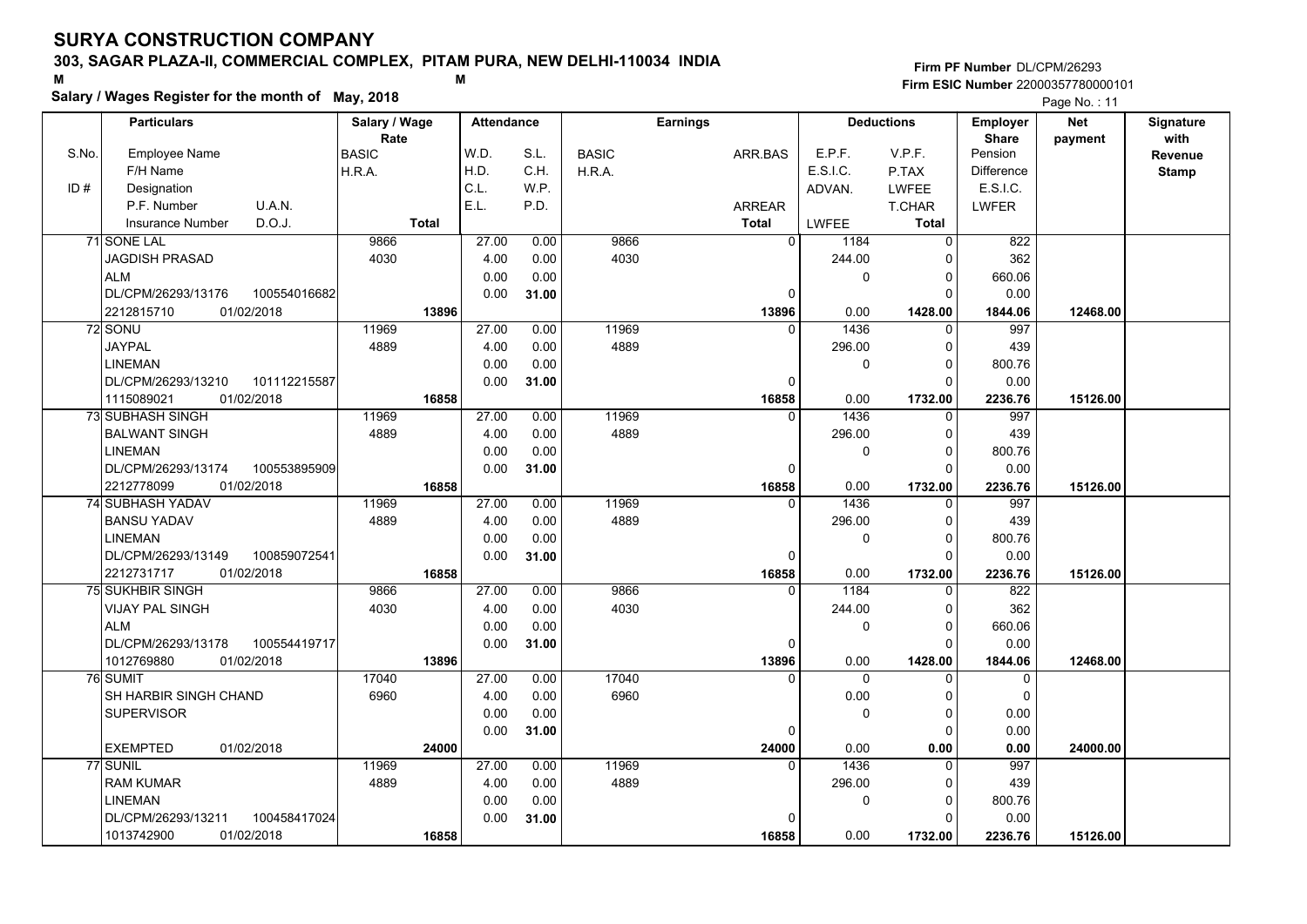## **303, SAGAR PLAZA-II, COMMERCIAL COMPLEX, PITAM PURA, NEW DELHI-110034 INDIA**

**Salary / Wages Register for the month of May, 2018 <sup>M</sup> <sup>M</sup>**

## **Firm PF Number**DL/CPM/26293**Firm ESIC Number** 22000357780000101

|       | <b>Particulars</b>                 | Salary / Wage        |              | <b>Attendance</b> |       |              | <b>Earnings</b> |                  | <b>Deductions</b> | <b>Employer</b>         | Net      | Signature    |
|-------|------------------------------------|----------------------|--------------|-------------------|-------|--------------|-----------------|------------------|-------------------|-------------------------|----------|--------------|
| S.No. | Employee Name                      | Rate<br><b>BASIC</b> |              | W.D.              | S.L.  | <b>BASIC</b> | ARR.BAS         | E.P.F.           | V.P.F.            | <b>Share</b><br>Pension | payment  | with         |
|       | F/H Name                           | H.R.A.               |              | H.D.              | C.H.  | H.R.A.       |                 | E.S.I.C.         | P.TAX             | Difference              |          | Revenue      |
| ID#   | Designation                        |                      |              | C.L.              | W.P.  |              |                 | ADVAN.           | <b>LWFEE</b>      | E.S.I.C.                |          | <b>Stamp</b> |
|       | U.A.N.<br>P.F. Number              |                      |              | E.L.              | P.D.  |              | <b>ARREAR</b>   |                  | T.CHAR            | <b>LWFER</b>            |          |              |
|       | D.O.J.                             |                      | <b>Total</b> |                   |       |              | <b>Total</b>    | LWFEE            | <b>Total</b>      |                         |          |              |
|       | <b>Insurance Number</b>            |                      |              |                   |       |              |                 | $\overline{0}$   |                   |                         |          |              |
|       | <b>78 SURENDER KUMAR</b>           | 11969                |              | 27.00             | 0.00  | 11969        |                 | 1436             | $\Omega$          | 997                     |          |              |
|       | <b>BABU RAM PAL</b>                | 4889                 |              | 4.00              | 0.00  | 4889         |                 | 296.00           | 0                 | 439                     |          |              |
|       | <b>LINEMAN</b>                     |                      |              | 0.00              | 0.00  |              |                 | 0                | $\mathbf 0$       | 800.76                  |          |              |
|       | 100553885497<br>DL/CPM/26293/13146 |                      |              | 0.00              | 31.00 |              |                 | 0                | $\Omega$          | 0.00                    |          |              |
|       | 1013668674<br>01/02/2018           |                      | 16858        |                   |       |              | 16858           | 0.00             | 1732.00           | 2236.76                 | 15126.00 |              |
|       | 79 SURENDRA YADAV                  | 11969                |              | 27.00             | 0.00  | 11969        |                 | 1436<br>$\Omega$ | $\Omega$          | 997                     |          |              |
|       | <b>JANARDAN</b>                    | 4889                 |              | 4.00              | 0.00  | 4889         |                 | 296.00           | 0                 | 439                     |          |              |
|       | <b>LINEMAN</b>                     |                      |              | 0.00              | 0.00  |              |                 | 0                | $\Omega$          | 800.76                  |          |              |
|       | DL/CPM/26293/12810<br>101167791616 |                      |              | 0.00              | 31.00 |              |                 | $\Omega$         | $\Omega$          | 0.00                    |          |              |
|       | 01/08/2017<br>2214309340           |                      | 16858        |                   |       |              | 16858           | 0.00             | 1732.00           | 2236.76                 | 15126.00 |              |
|       | 80 SURESH PAL                      | 9866                 |              | 27.00             | 0.00  | 9866         |                 | 1184<br>$\Omega$ | $\Omega$          | 822                     |          |              |
|       | <b>RAM SAWROOP</b>                 | 4030                 |              | 4.00              | 0.00  | 4030         |                 | 244.00           | 0                 | 362                     |          |              |
|       | <b>ALM</b>                         |                      |              | 0.00              | 0.00  |              |                 | 0                | $\Omega$          | 660.06                  |          |              |
|       | DL/CPM/26293/13214<br>100554245775 |                      |              | 0.00              | 31.00 |              |                 | $\Omega$         | $\Omega$          | 0.00                    |          |              |
|       | 01/02/2018<br>2109869987           |                      | 13896        |                   |       |              | 13896           | 0.00             | 1428.00           | 1844.06                 | 12468.00 |              |
|       | 81 SUSHIL KUMAR                    | 11969                |              | 27.00             | 0.00  | 11969        |                 | 1436<br>0        | 0                 | 997                     |          |              |
|       | <b>KRISHAN PAL</b>                 | 4889                 |              | 4.00              | 0.00  | 4889         |                 | 296.00           | $\Omega$          | 439                     |          |              |
|       | <b>LINEMAN</b>                     |                      |              | 0.00              | 0.00  |              |                 | 0                | $\Omega$          | 800.76                  |          |              |
|       | DL/CPM/26293/13169<br>100554061363 |                      |              | 0.00              | 31.00 |              |                 | $\Omega$         | $\Omega$          | 0.00                    |          |              |
|       | 2212727635<br>01/02/2018           |                      | 16858        |                   |       |              | 16858           | 0.00             | 1732.00           | 2236.76                 | 15126.00 |              |
|       | 82 TARANJET SINGH                  | 9866                 |              | 27.00             | 0.00  | 9866         |                 | 1184<br>$\Omega$ | ∩                 | 822                     |          |              |
|       | <b>VARENDER SINGH</b>              | 4030                 |              | 4.00              | 0.00  | 4030         |                 | 244.00           | $\Omega$          | 362                     |          |              |
|       | <b>ALM</b>                         |                      |              | 0.00              | 0.00  |              |                 | 0                | $\Omega$          | 660.06                  |          |              |
|       | DL/CPM/26293/13209<br>101070380599 |                      |              | 0.00              | 31.00 |              |                 | 0                | $\Omega$          | 0.00                    |          |              |
|       | 1115054642<br>01/02/2018           |                      | 13896        |                   |       |              | 13896           | 0.00             | 1428.00           | 1844.06                 | 12468.00 |              |
|       | 83 UDAY KUMAR                      | 11969                |              | 27.00             | 0.00  | 11969        |                 | 1436<br>$\Omega$ | O                 | 997                     |          |              |
|       | <b>TEJU SAH</b>                    | 4889                 |              | 4.00              | 0.00  | 4889         |                 | 296.00           | $\Omega$          | 439                     |          |              |
|       | <b>LINEMAN</b>                     |                      |              | 0.00              | 0.00  |              |                 | 0                | $\mathbf 0$       | 800.76                  |          |              |
|       | 100554392617<br>DL/CPM/26293/13170 |                      |              | 0.00              | 31.00 |              |                 | 0                | $\Omega$          | 0.00                    |          |              |
|       | 2212727636<br>01/02/2018           |                      | 16858        |                   |       |              | 16858           | 0.00             | 1732.00           | 2236.76                 | 15126.00 |              |
|       | 84 UMESH YADAV                     | 9866                 |              | 18.00             | 0.00  | 7320         |                 | 878<br>$\Omega$  | $\Omega$          | 610                     |          |              |
|       | <b>LAL CHAND</b>                   | 4030                 |              | 3.00              | 0.00  | 2990         |                 | 181.00           | $\Omega$          | 268                     |          |              |
|       | <b>ALM</b>                         |                      |              | 1.00              | 8.00  |              |                 | 0                | $\mathbf 0$       | 489.73                  |          |              |
|       | DL/CPM/26293/13150<br>100554074851 |                      |              | 1.00              | 23.00 |              |                 |                  | $\Omega$          | 0.00                    |          |              |
|       | 01/02/2018<br>2212731721           |                      | 13896        |                   |       |              | 10310           | 0.00             | 1059.00           | 1367.73                 | 9251.00  |              |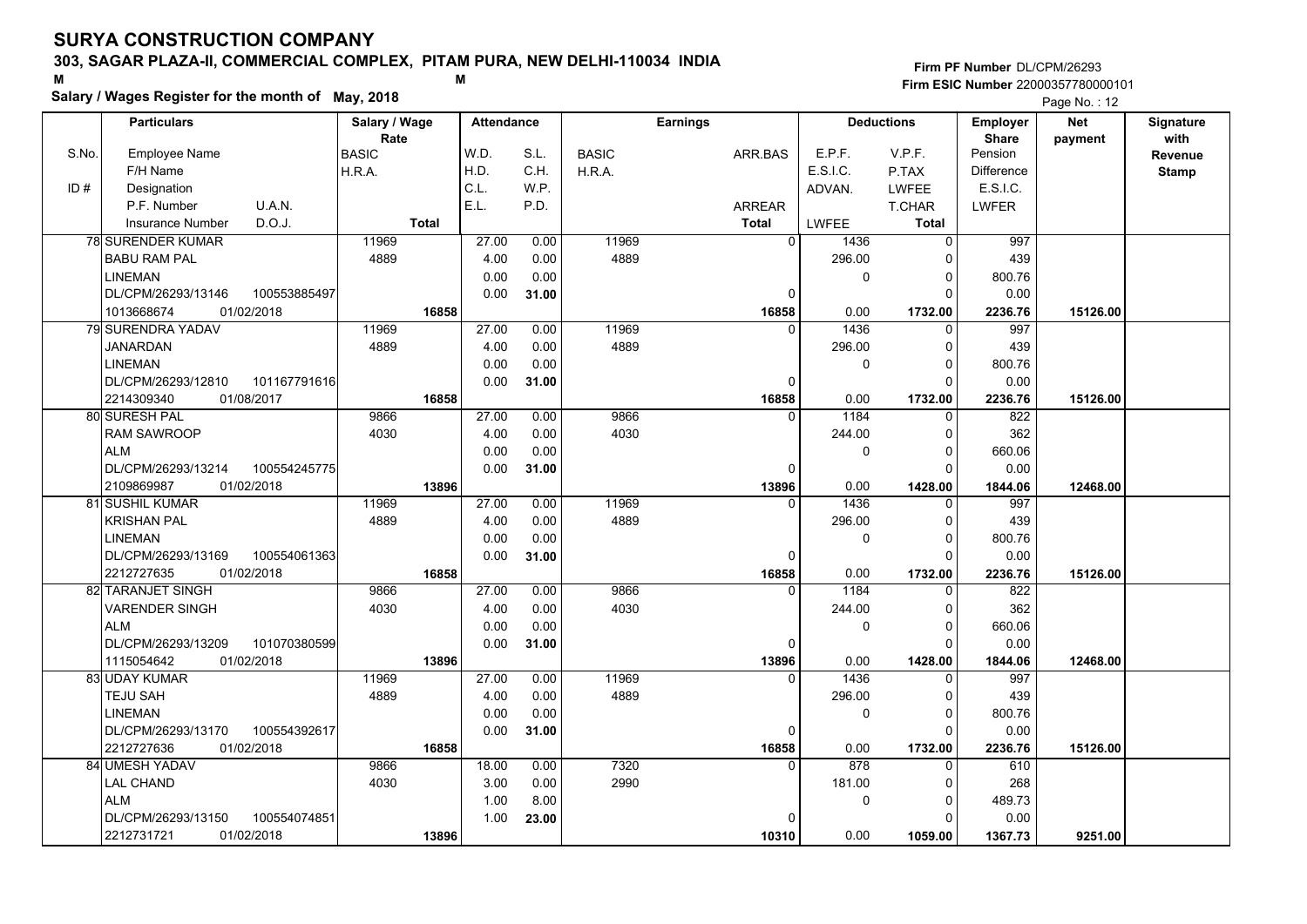## **303, SAGAR PLAZA-II, COMMERCIAL COMPLEX, PITAM PURA, NEW DELHI-110034 INDIA**

**Salary / Wages Register for the month of May, 2018 <sup>M</sup> <sup>M</sup>**

**Firm PF Number**DL/CPM/26293**Firm ESIC Number** 22000357780000101

|       | <b>Particulars</b>         |              | Salary / Wage<br>Rate |              | <b>Attendance</b> |       | <b>Earnings</b> |  | <b>Deductions</b> |          | <b>Employer</b> | <b>Net</b>              | Signature<br>with |              |
|-------|----------------------------|--------------|-----------------------|--------------|-------------------|-------|-----------------|--|-------------------|----------|-----------------|-------------------------|-------------------|--------------|
| S.No. | Employee Name              |              | <b>BASIC</b>          |              | W.D.              | S.L.  | <b>BASIC</b>    |  | ARR.BAS           | E.P.F.   | V.P.F.          | <b>Share</b><br>Pension | payment           | Revenue      |
|       | F/H Name                   |              | H.R.A.                |              | H.D.              | C.H.  | H.R.A.          |  |                   | E.S.I.C. | P.TAX           | <b>Difference</b>       |                   | <b>Stamp</b> |
| ID#   | Designation                |              |                       |              | C.L.              | W.P.  |                 |  |                   | ADVAN.   | <b>LWFEE</b>    | E.S.I.C.                |                   |              |
|       | P.F. Number<br>U.A.N.      |              |                       |              | E.L.              | P.D.  |                 |  | ARREAR            |          | T.CHAR          | <b>LWFER</b>            |                   |              |
|       | D.O.J.<br>Insurance Number |              |                       | <b>Total</b> |                   |       |                 |  | Total             | LWFEE    | Total           |                         |                   |              |
|       | 85 VASHIST                 |              |                       |              | 27.00             |       | 9866            |  | $\overline{0}$    |          |                 |                         |                   |              |
|       |                            |              | 9866                  |              |                   | 0.00  |                 |  |                   | 1184     | $\mathbf 0$     | 822                     |                   |              |
|       | RAM DARSH YADAV            |              | 4030                  |              | 4.00              | 0.00  | 4030            |  |                   | 244.00   | 0               | 362                     |                   |              |
|       | <b>ALM</b>                 |              |                       |              | 0.00              | 0.00  |                 |  |                   | 0        | $\mathbf 0$     | 660.06                  |                   |              |
|       | DL/CPM/26293/13152         | 100554239742 |                       |              | 0.00              | 31.00 |                 |  | 0                 |          | $\Omega$        | 0.00                    |                   |              |
|       | 2212778139<br>01/02/2018   |              |                       | 13896        |                   |       |                 |  | 13896             | 0.00     | 1428.00         | 1844.06                 | 12468.00          |              |
|       | 86 VEER PAL                |              | 9866                  |              | 27.00             | 0.00  | 9866            |  | $\Omega$          | 1184     | $\mathbf 0$     | 822                     |                   |              |
|       | CHHOTE LAL                 |              | 4030                  |              | 4.00              | 0.00  | 4030            |  |                   | 244.00   | $\mathbf 0$     | 362                     |                   |              |
|       | <b>ALM</b>                 |              |                       |              | 0.00              | 0.00  |                 |  |                   | 0        | $\mathbf 0$     | 660.06                  |                   |              |
|       | DL/CPM/26293/13198         | 100553934950 |                       |              | 0.00              | 31.00 |                 |  | $\Omega$          |          | $\Omega$        | 0.00                    |                   |              |
|       | 01/02/2018<br>1013583474   |              |                       | 13896        |                   |       |                 |  | 13896             | 0.00     | 1428.00         | 1844.06                 | 12468.00          |              |
|       | 87 VEERENDER PAL           |              | 9866                  |              | 27.00             | 0.00  | 9866            |  |                   | 1184     | $\mathbf 0$     | 822                     |                   |              |
|       | <b>KEDARI PAL</b>          |              | 4030                  |              | 4.00              | 0.00  | 4030            |  |                   | 244.00   | 0               | 362                     |                   |              |
|       | <b>ALM</b>                 |              |                       |              | 0.00              | 0.00  |                 |  |                   | 0        | $\mathbf 0$     | 660.06                  |                   |              |
|       | DL/CPM/26293/13204         | 100882123999 |                       |              | 0.00              | 31.00 |                 |  | $\Omega$          |          | $\Omega$        | 0.00                    |                   |              |
|       | 2212778145<br>01/02/2018   |              |                       | 13896        |                   |       |                 |  | 13896             | 0.00     | 1428.00         | 1844.06                 | 12468.00          |              |
|       | 88 VIJAY KUMAR             |              | 11969                 |              | 27.00             | 0.00  | 11969           |  | $\Omega$          | 1436     | $\mathbf 0$     | 997                     |                   |              |
|       | SIRJANAND SINGH            |              | 4889                  |              | 4.00              | 0.00  | 4889            |  |                   | 296.00   | 0               | 439                     |                   |              |
|       | <b>LINEMAN</b>             |              |                       |              | 0.00              | 0.00  |                 |  |                   | 0        | $\mathbf 0$     | 800.76                  |                   |              |
|       | DL/CPM/26293/13151         | 100554356663 |                       |              | 0.00              | 31.00 |                 |  | 0                 |          | $\Omega$        | 0.00                    |                   |              |
|       | 01/02/2018<br>2212731726   |              |                       | 16858        |                   |       |                 |  | 16858             | 0.00     | 1732.00         | 2236.76                 | 15126.00          |              |
|       | 89 VIMAL                   |              | 9866                  |              | 27.00             | 0.00  | 9866            |  | $\Omega$          | 1184     | $\mathbf 0$     | 822                     |                   |              |
|       | <b>RAM KUMAR</b>           |              | 4030                  |              | 4.00              | 0.00  | 4030            |  |                   | 244.00   | $\mathbf 0$     | 362                     |                   |              |
|       | <b>ALM</b>                 |              |                       |              | 0.00              | 0.00  |                 |  |                   | 0        | $\mathbf 0$     | 660.06                  |                   |              |
|       | DL/CPM/26293/13201         | 100867854129 |                       |              | 0.00              | 31.00 |                 |  | 0                 |          | $\Omega$        | 0.00                    |                   |              |
|       | 01/02/2018<br>1114771800   |              |                       | 13896        |                   |       |                 |  | 13896             | 0.00     | 1428.00         | 1844.06                 | 12468.00          |              |
|       | 90 VIPIN KUMAR             |              | 9866                  |              | 27.00             | 0.00  | 9866            |  |                   | 1184     | $\Omega$        | 822                     |                   |              |
|       | <b>SHRI KRISHAN</b>        |              | 4030                  |              | 4.00              | 0.00  | 4030            |  |                   | 244.00   | $\mathbf 0$     | 362                     |                   |              |
|       | <b>ALM</b>                 |              |                       |              | 0.00              | 0.00  |                 |  |                   | 0        | $\mathbf 0$     | 660.06                  |                   |              |
|       | DL/CPM/26293/13172         | 100554348724 |                       |              | 0.00              | 31.00 |                 |  | 0                 |          | $\Omega$        | 0.00                    |                   |              |
|       | 2212728045<br>01/02/2018   |              |                       | 13896        |                   |       |                 |  | 13896             | 0.00     | 1428.00         | 1844.06                 | 12468.00          |              |
|       | 91 VISHNU PANDIT           |              | 11969                 |              | 27.00             | 0.00  | 11969           |  | $\Omega$          | 1436     | $\mathbf 0$     | 997                     |                   |              |
|       | KUSHNANDAN PANDIT          |              | 4889                  |              | 4.00              | 0.00  | 4889            |  |                   | 296.00   | 0               | 439                     |                   |              |
|       | <b>LINEMAN</b>             |              |                       |              | 0.00              | 0.00  |                 |  |                   | 0        | $\mathbf 0$     | 800.76                  |                   |              |
|       | DL/CPM/26293/13140         | 100554056390 |                       |              | 0.00              | 31.00 |                 |  | <sup>0</sup>      |          | $\mathbf 0$     | 0.00                    |                   |              |
|       | 2212728050<br>01/02/2018   |              |                       | 16858        |                   |       |                 |  | 16858             | 0.00     | 1732.00         | 2236.76                 | 15126.00          |              |